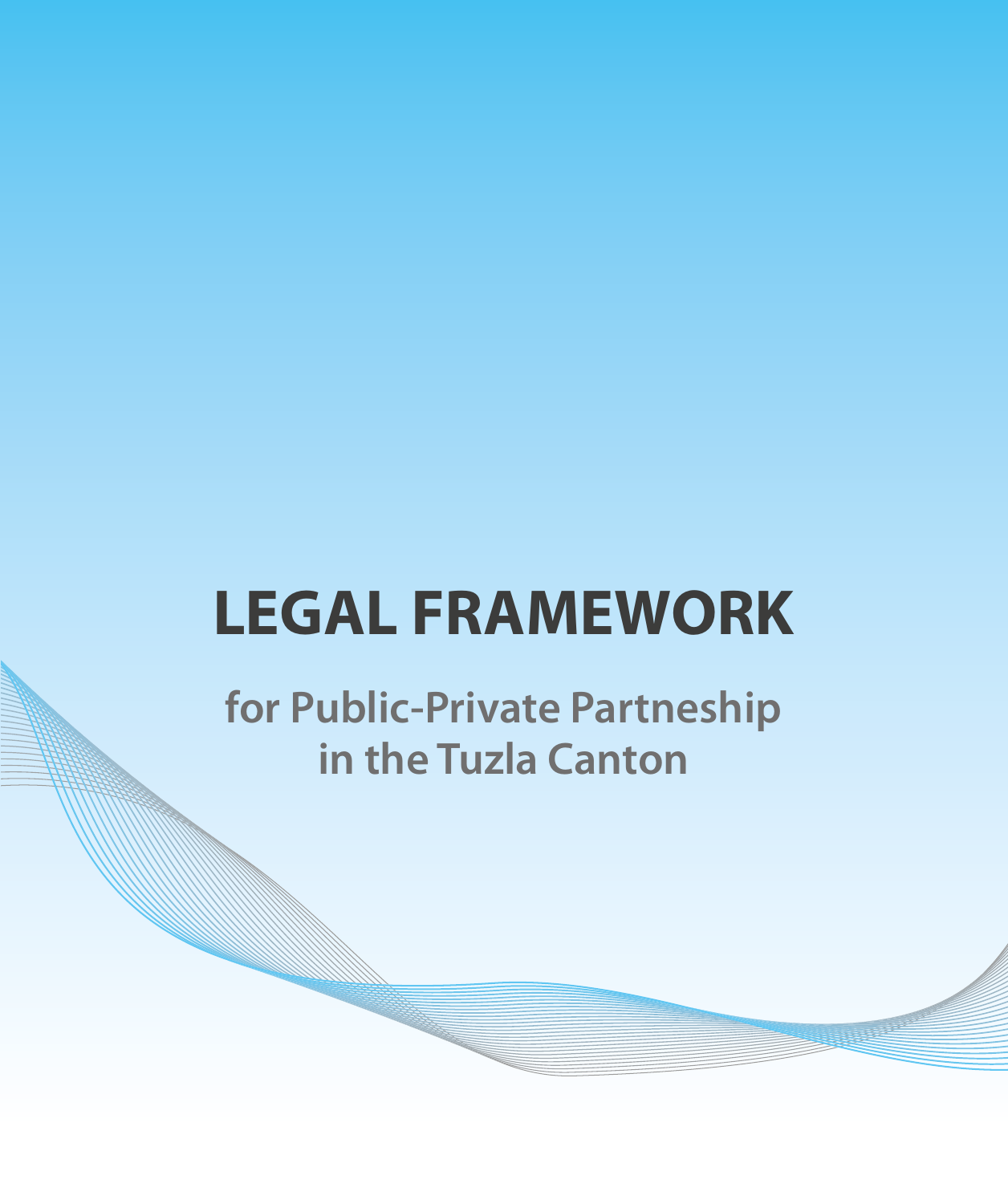

Bosna i Hercegovina Federacija Bosne i Hercegovine **TUZLANSKI KANTON** 

# $\overrightarrow{x}$

Bosnia and Herzegovina Federation of Bosnia and Herzegovina **TUZLA CANTON** 

# **LEGAL FRAMEWORK for Public-Private Partneship in the Tuzla Canton**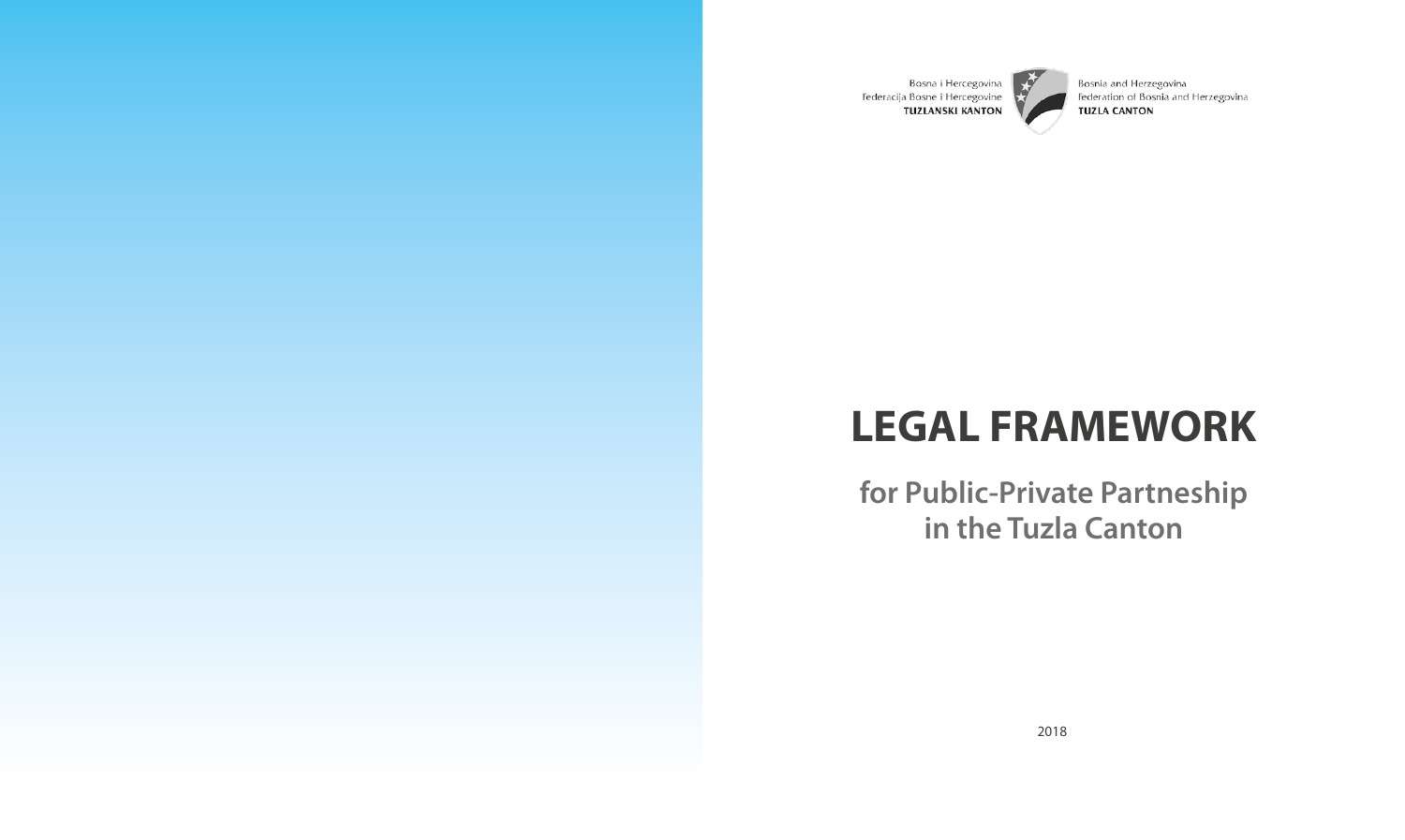- falling within the competence of the public partner.
- (3) The subject of a PPP shall not exclusively be delivery of goods or provision of public services nor exclusively a concession for the use of common or other goods for commercial activities.
- (4) Public services related to production and distribution of drinking water (water supply) may not be the subject of a public-private partnership under the model referred to by Article 8 (1) (b) of this Law.

# **Article 5 (Definitions)**

For the purposes of this Law, the key terms shall have the following meanings:

- a) A *PPP project* is a group of interconnected activities initiated, prepared, contracted, and implemented in the manner provided for by this Law.
- b) A *public body* is any administrative or government body of the Canton or of its LSGUs, public institution or a public company having the Canton or a Canton LSGU as it founder and/or majority owner, which is responsible for the provision of the given public service.
- c) A *public partner* is one or more public bodies that is/are responsible for the provision of the given public service and that is/are concluding a PPP contract with a private partner. In the event that several public bodies responsible for the provision of the given public service act as public partner, they shall nominate their representative to conclude the PPP contract on their behalf.
- selection of private partner. In the event that several local and/or foreign companies act as tenderer, they shall nominate their representative to submit the tender on their behalf. the regulations in force in the Federation of Bosnia and Herzegovina for the purposes of
- d) A *tenderer* is one or more local or foreign companies participating in the public call for e) A *private partner* is a special purpose vehicle founded by the selected tenderer in line with concluding a PPP contract.
- f) A *construction right* is a right in rem exercised in line with the regulations providing for property matters and other rights in rem.
- g) A *PPP contract* is a written contract concluded between a public and private partner providing for the rights and obligations of the contracting parties in relation to the implementation of a specific PPP project.
- h) A *consultant* is one or more natural persons or legal entities with specialised knowledge required for the identification, preparation, contracting and implementation of a PPP project.
- i) An *availability risk* is an accepted risk of keeping a public building operational in line with the contracted standard of service.
- j) A *demand risk* is an accepted risk of generating income from the final service beneficiary.

# **Article 6 (Main PPP properties)**

The main PPP properties shall include:

a) A private partner shall take over from the public partner the obligations and risks related

Pursuant to Article 24 (1) (c) of the Constitution of Tuzla Canton ("Tuzla-Podrinje Canton Official Gazette," No. 7/97 and 3/99, and "Tuzla Canton Official Gazette," No. 13/99, 10/00, 14/02, 6/04 and 10/04), as proposed by the Government of Tuzla Canton, the Tuzla Canton Assembly, at their session held December 29, 2017, have adopted the

# **L A W**

# **ON PUBLIC-PRIVATE PARTNERSHIP**

# **PART I – GENERAL PROVISIONS**

# **Article 1 (Subject)**

- (1) This Law shall regulate the subject, principles and properties of public-private partnership (hereinafter: PPP), PPP models, the procedure for awarding PPP contracts, implementation of this Law, recourse, penalty provisions and other matters of relevance to PPPs falling within the competence of the Tuzla Canton (hereinafter: the Canton) and the local self-government units (hereinafter: LSGUs) in the Canton area.
- (2) For all matters not regulated by this Law, special laws shall apply, depending on the type of service subject to PPP.

# **Article 2**

# **(Purpose)**

This Law is meant to provide a clear, non-discriminatory and effective legislative framework for the implementation of PPP projects used to enhance, through private sector participation, the standard of public services falling within the competence of the Canton and its LSGUs, as well as to improve the preconditions for further economic growth and development in the Canton area.

# **Article 3**

# **(Terminology grammar)**

The terms in this Law that are marked for grammatical person or gender shall be applicable to both men and women regardless of whether the feminine or masculine gender version is used.

# **Article 4 (Definition and subject of PPP)**

- (1) A public-private partnership is a long-term contractual relationship between a public and a private partner aimed to provide the public services falling within the competence of the public partner through the use of the management, technical, financial and innovation capacities of the private partner, as well as through the exchange of knowledge and skills between the public and private partner.
- (2) The subject of a PPP project shall be construction and/or reconstruction and maintenance and/or operation of public infrastructure and/or infrastructural buildings used to provide public services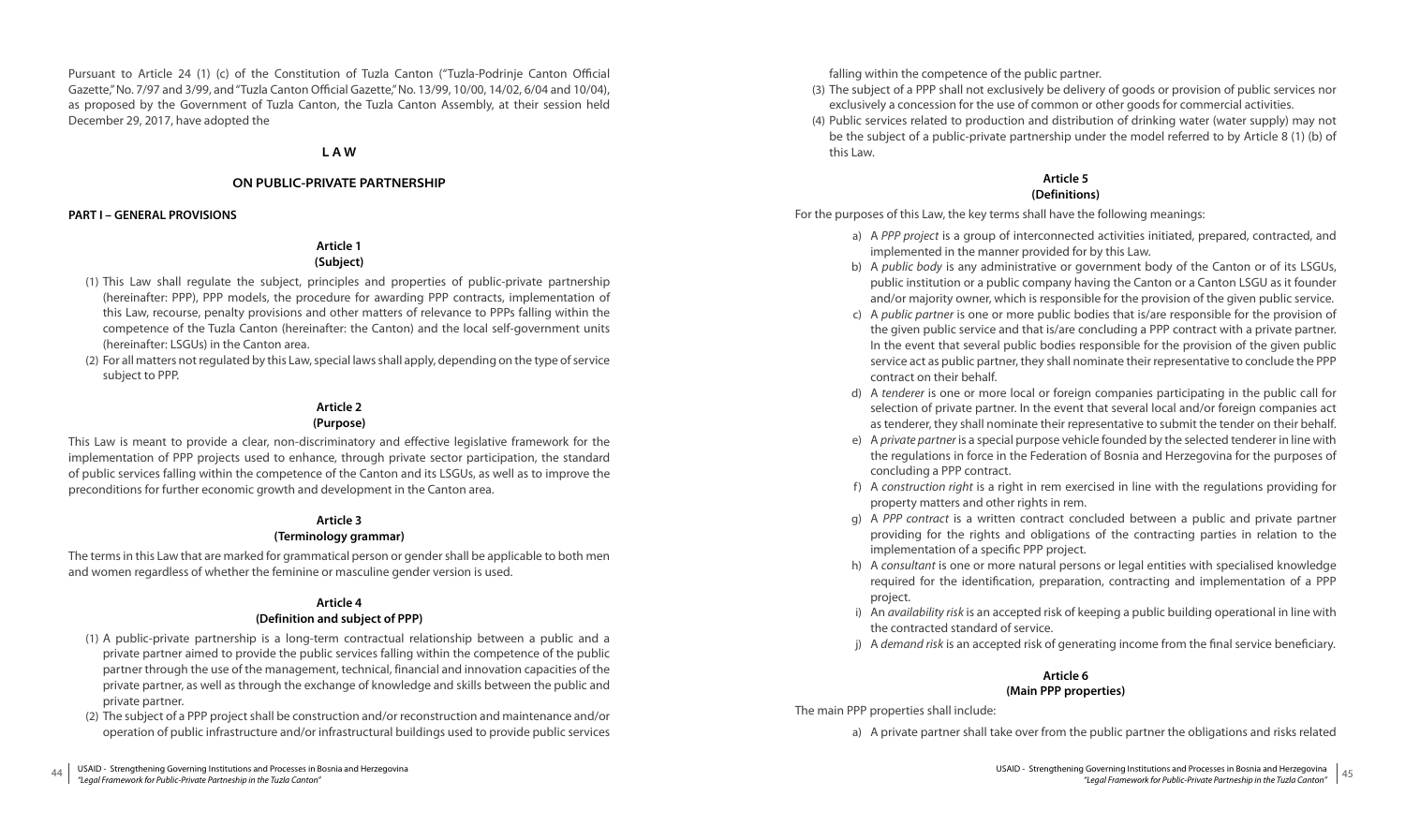to construction and/or reconstruction and maintenance and/or operation of public infrastructure and/or of public infrastructural buildings, including at least one (1) of the following two risks – the availability risk or the demand risk.

- b) For the purposes of implementing a PPP contract, the public partner may grant the construction right and/or a concession to the private partner;
- c) All matters pertaining to the exercising and granting of construction rights, as well as to concessions, including the amount of consideration (fee), shall be regulated by the public and private partner in the public-private partnership contract;
- d) In accordance with the purpose of a PPP project, the public partner may allow the private partner to carry out commercial activities with the aim to collect income from third persons on the market. If not contracted, such commercial activities shall not be permitted;
- e) PPP contracts may not serve as grounds for change of legal title over the existing or future public or common assets, i.e. all public assets shall remain publicly owned beyond the expiry of the PPP contract.

# **Article 7 (Principles)**

The PPP principles shall include:

- a) Protection of public interest, which shall entail the most efficient use of public funds related to the implementation of PPP projects and their purposes;
- b) Proportionality, which shall mean proportionality between the requested capacities and the scope of the contract;
- c) Competition in the market, which shall entail encouraging as many interested tenderers as possible to participate;
- d) Effectiveness, which shall entail an obligation to conduct the procedure of concluding a PPP contract and of selecting the private partner within the deadlines and in the manner defined by this Law, at the lowest possible cost;
- e) Equal and fair treatment, which shall mean avoiding discrimination on any grounds;
- f) Transparency, which shall entail transparency in awarding contracts and putting in place proper recourse measures;
- g) Environment protection and promotion of sustainable growth, which shall entail the need to preserve natural resources; and
- h) Legitimacy, which shall mean that all actions and documents are in line with the law.

# **Article 8 (PPP models)**

A public-private partnership in the meaning of this Law shall be exercised based on one of the following models:

a) The basic model, as a model wherein the payment of consideration (fee) to the private

partner is made, mostly or entirely, from the budgetary funds of the public body, based on the availability of the public service in line with the contracted standards;

b) The special model, as a model wherein the payment of consideration (fee) to the private partner is made, mostly or entirely, from the fees collected from the final beneficiaries,

based on the use of the public service in line with the contracted standards.

# **Article 9 (Special purpose vehicle)**

- (1) A special purpose vehicle (hereinafter: the SPV) shall be a company created by the selected tenderer for the purposes of concluding the PPP contract and implementing the PPP project.
- (2) An SPV shall carry out only the activity aimed at implementing the PPP project for which the SPV had been created.
- (3) An SPV shall be founded in line with the provisions of the law regulating the matters of starting and managing companies in the Federation of Bosnia and Herzegovina.

# **Article 10 (Body responsible for PPP projects)**

- (1) The procedures for the award, implementation and implementation oversight of PPP contracts shall be carried out by the public partner.
- (2) The public partner shall submit the Report on the PPP contract implementation oversight for the previous calendar year to the Ministry of Economy of Tuzla Canton (hereinafter: the Ministry) no later than by January 31 of the current year.

# **PART II – AWARDING PUBLIC-PRIVATE PARTNERSHIP CONTRACTS**

# **Article 11**

# **(PPP contract awarding procedure)**

The procedure of awarding a PPP contract shall include the following stages:

- a) Identification of a PPP project;
- b) Preparation of the PPP project proposal;
- c) Selection of the private partner;
- d) Negotiating and concluding the PPP contract.

# **Article 12 (Identification of PPP projects)**

- (1) A public body interested in implementing projects using a PPP model must prepare a three-year
- (1+2) and an annual plan of potential PPP projects in the manner set by this Law.
- (2) The public body shall organise consultations to ensure that all interested public (associations of employers, chambers, civil society organisations, citizens, public institutions and other legal entities) participate in the identification of potential PPP projects.
- (3) The three-year plan referred to by paragraph (1) of this Article shall lay down the public services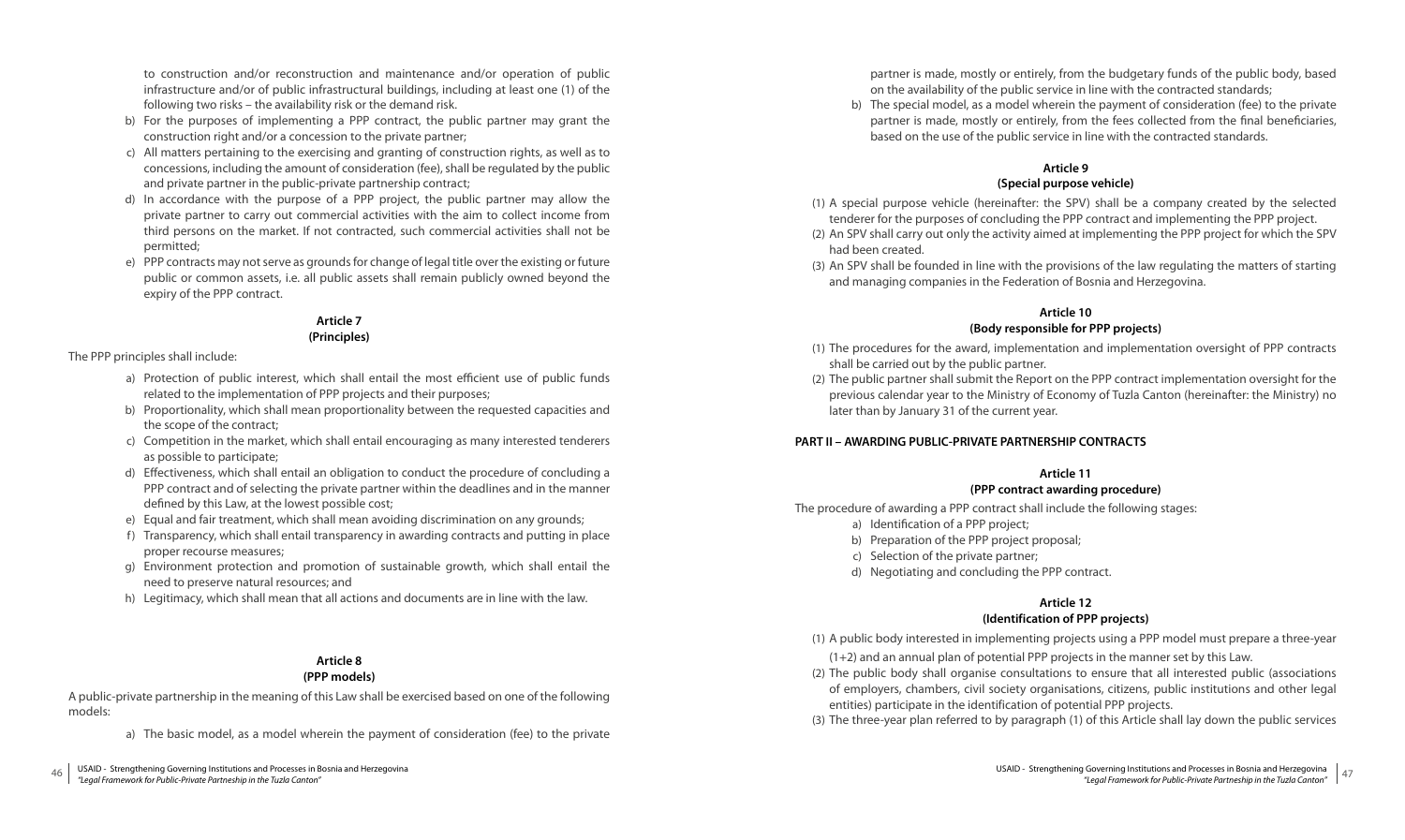to be improved over the planning period, the funds required for the implementation of the plan, the expected results in the meaning of contribution to the implementation of relevant strategic documents, risk assessment, and a project pipeline (including the name, short description, purpose, specific objectives and estimated value of the projects, and the expected PPP model). The three-year plan of potential PPP projects shall be prepared, adopted and published in parallel to the Budget Framework Paper, i.e. the Financial Plan of the given public body.

- (4) The annual plan referred to by paragraph (1) of this Article must be harmonised with the threeyear plan of potential PPP projects and include:
	- a) Public services over the planning period;
	- b) A pipeline of PPP projects to be implemented over the planning period (including the name, short description, purpose, specific objectives and estimated value of the projects, and the expected PPP model);
	- c) Short descriptions of PPP projects, using the template required under the Regulation referred to by paragraph (7) of this Article;
	- d) Funding for the implementation of the plan, by individual activities.
- (5) The annual plan referred to by paragraph (4) of this Article shall be prepared, adopted and published in parallel to the Annual Budget, i.e. the Financial Plan of the given public body.
- (6) The public body shall publish the plans referred to by paragraph (1) of this Article on its web site an deliver them to the Ministry, who shall publish the plans on the web site of the Ministry and of the Tuzla Canton Government (hereinafter: Canton Government).
- (7) The Canton Government shall pass, as proposed by the Ministry, the Regulation on Identification, Preparation, Contracting and Monitoring of PPP Projects (hereinafter: the Regulation), laying down the criteria for the selection of potential PPP projects, the forms and the process of preparing annual and medium-term plans of potential PPP projects, the form for short description of potential PPP projects, the procedure for participation of private sector in the development of PPP project proposals, the procedure and criteria for selecting working bodies and consultants, rights and obligations of working body members, contents of a PPP project feasibility study, the procedure and criteria for the selection of private partner, additional contents of a PPP contract, the process of registering PPP contracts, and monitoring and reporting on the implementation of PPP contracts.

# **Article 13 (Preparation of PPP project proposals)**

(1) Preparation of a PPP project proposal shall include:

- a) Establishment of the working body;
- b) Development of the work plan, with timetable;
- c) Preparation of the project description;
- d) Development of the conceptual project design and/or the preliminary project design, depending on its complexity;
- e) Development of the project feasibility study.

(2) Decision on the project proposal and selection of the PPP model shall be adopted by the public

body, with prior approval of the Canton Government or the relevant LSGU body.

(3) One or more public bodies may authorise another public body to prepare a PPP project proposal,

- choose the PPP model, select the private partner, conclude the PPP contract and implement the PPP project.
- (4) The public body shall deliver the Decision referred to by paragraph (2) of this Article to the Ministry within fifteen (15) days as of the date of its adoption.

# **Article 14 (Establishing working bodies)**

- (1) For each potential PPP project, the public body shall establish a working body to prepare the project proposal and conduct the PPP contract award procedure.
- (2) Decisions on the establishing of the working bodies for all PPP projects falling within the competence of the Canton shall be subject to prior approval by the Canton Government and for all PPP projects falling within the competence of the LSGUs to prior approval by the relevant LSGU body.
- (3) The public partner may appoint a consultant to the working body, provided that the consultant does not have a conflict of interest in relation to the tenderer.
- (4) The procedure and the criteria for the selection of the members of working bodies and of the consultants, their rights and obligations, shall be provided for by the Regulation.

# **Article 15 (Developing work plans, with timetables)**

The working body shall develop a plan for the preparation of the PPP project proposal, with a timetable, using the template the contents and the format of which would be defined by the Regulation.

# **Article 16 (Preparing descriptions of projects)**

The working body shall prepare the PPP project description using the template the contents and the format of which would be defined by the Regulation.

# **Article 17 (Developing conceptual project designs and preliminary project designs)**

Conceptual and preliminary project designs shall be developed in accordance with the law.

# **Article 18 (Preparing feasibility studies)**

(1) The public body shall prepare a feasibility study on its own or with the assistance of consultants. (2) A PPP project feasibility study must include, at least:

- a) Summary (total value of the project, recommended model, risk allocation table);
- b) Introduction (short description of the project, with relevant output specifications and an overview of the study development methodology);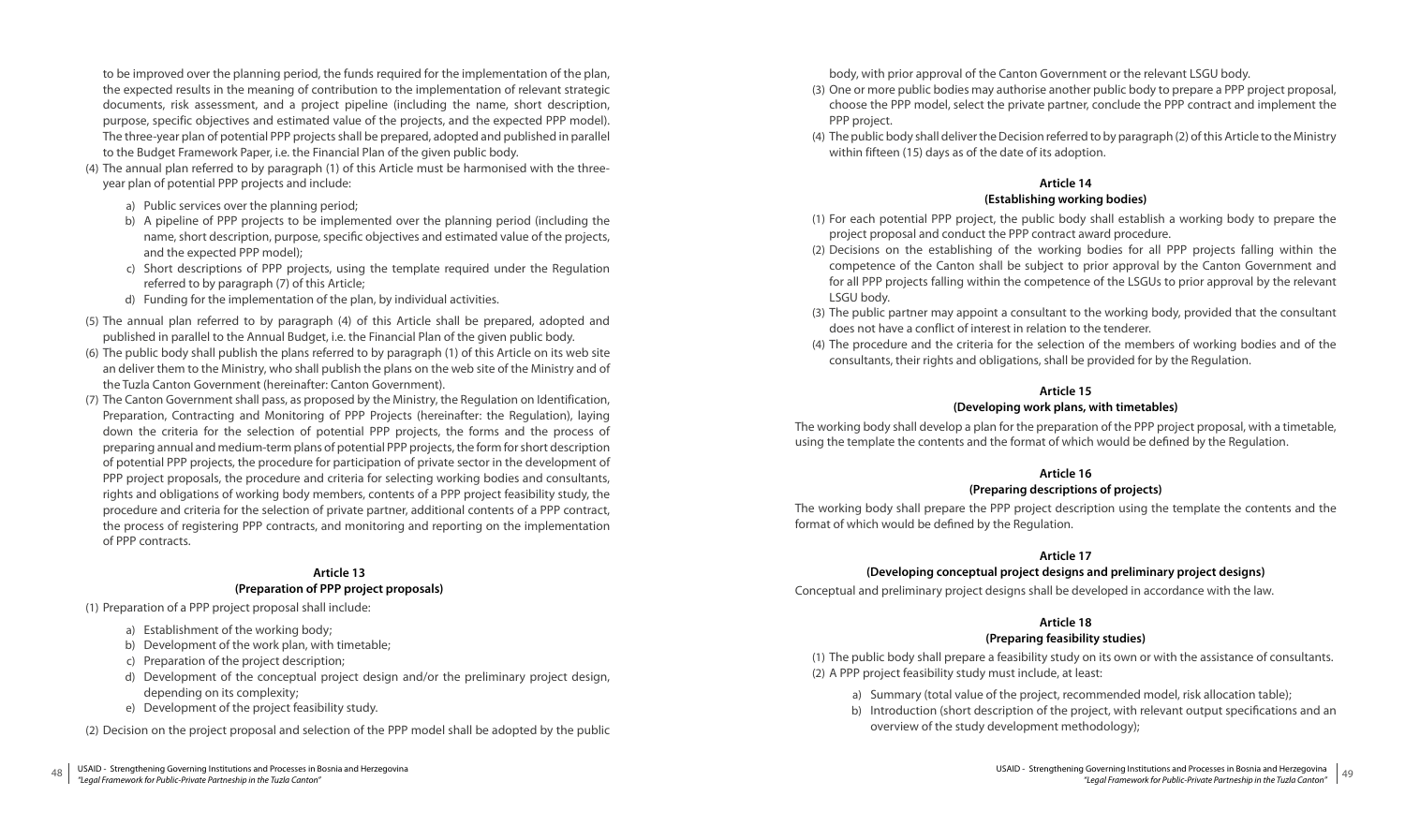- c) Assessments and analyses, including:
	- 1) Analysis of the ability to pay/undertake the long-term commitments of the public sector;
	- 2) Financial and economic appraisal and determining the financial and economic impact indicators;
	- 3) Risk identification and assessment, with the risk allocation table showing the allocation of risks between the public and private partner;
	- 4) Analysis of alternative approaches and exit options;
	- 5) Value for money assessment (public sector comparator);
- d) Conclusion on whether the investment is justified and proposed model of project implementation;
- e) Literature;
- f) Other elements in line with the Regulation.

# **Article 19**

# **(Selection of private partners)**

- (2) A draft PPP contract must include the following key elements:
	- a) The purpose and subject of the contract, and the set standard of the public service;
	- b) Rights and obligation of contracting parties;
	- c) Identification and allocation of risks between the contracting parties;
	- d) The contract term;
	- e) Project funding method and requirements;
- *"Legal Framework for Public-Private Partneship in the Tuzla Canton"*
- (1) The public body shall select the private partner through a public call for proposals and pass a formal decision on the selection.
- (2) The criteria and the procedure for the selection of private partner shall be defined by the Regulation.
- (3) The public body shall deliver the Decision on the selection of private partner to the Ministry within seven (7) days as of the date of its adoption.

# **Article 20**

# **(Negotiating and concluding PPP contracts)**

The procedure of negotiating and concluding a PPP contract with the selected private partner shall comprise three (3) stages:

- a) Preparation of a draft PPP contract;
- b) Negotiating on the elements of the draft PPP contract;
- c) Concluding the PPP contract.

# **Article 21 (Preparing draft PPP contracts)**

(1) The working body shall prepare a draft PPP contract based on the PPP project proposal referred

to by Article 13 of this Law.

f) Cost, method of payment and terms for setting and harmonising considerations (fees);

l) Potentially damaging events considered as force majeure and the conduct of the

p) Conditions and the procedure for takeover of any buildings constructed under the

- 
- g) Settling tax liabilities;
- h) Sub-contracting requirements;
- i) Financial guarantees for the fulfilment of the contract;
- j) Financial guarantees for the fulfilment of the sub-contractor obligations;
- k) Insurance policies;
- contracting parties in relation to any such events;
- m) Sanctions and fines for failure to meet the contractual obligations;
- n) The right and method of contract implementation oversight by the public partner;
- o) Obligation to perform periodic external audit of the PPP project implementation;
- buildings;
- r) Environmental impact;
- s) Protection of copy rights, trade secrets and data confidentiality;
- t) Obligation to contract a subsequent contract audit;
- u) Dispute resolution;
- v) Severability clause;
- z) Termination and consequences of premature termination of the contract:
- aa) Entry into force;
- bb) Contract expiry;
- cc) Indication if it is permitted to carry out commercial activities;
- dd) Other elements of a PPP contract.
- (3) For all matters not specifically regulated under paragraph (2) of this Article, provisions of the Law on Obligations shall apply.

PPP contract after its completion, provided that the contract includes construction of

# **Article 22**

# **(Negotiating on the elements of draft PPP contracts)**

- (1) No later than within sixty (60) days as of the date of adoption of the Decision on the selection of private partner, the public body shall provide the private partner with a draft PPP contract.
- (2) The private partner shall provide a written response to the draft PPP contract within forty-five (45) days as of the date of its receipt.
- (3) The negotiations leading up to agreement on the final text of the PPP contract may not last longer than thirty (30) days as of the date of receipt of the private partner's written response to the draft contract.
- (4) In the event of failure to reach an understanding with the selected private partner, the public body shall deliver the draft PPP contract to the next-ranked tenderer.

# **Article 23 (Concluding PPP contracts)**

(1) The public body shall submit the agreed text of the PPP contract to the Public Attorney's Office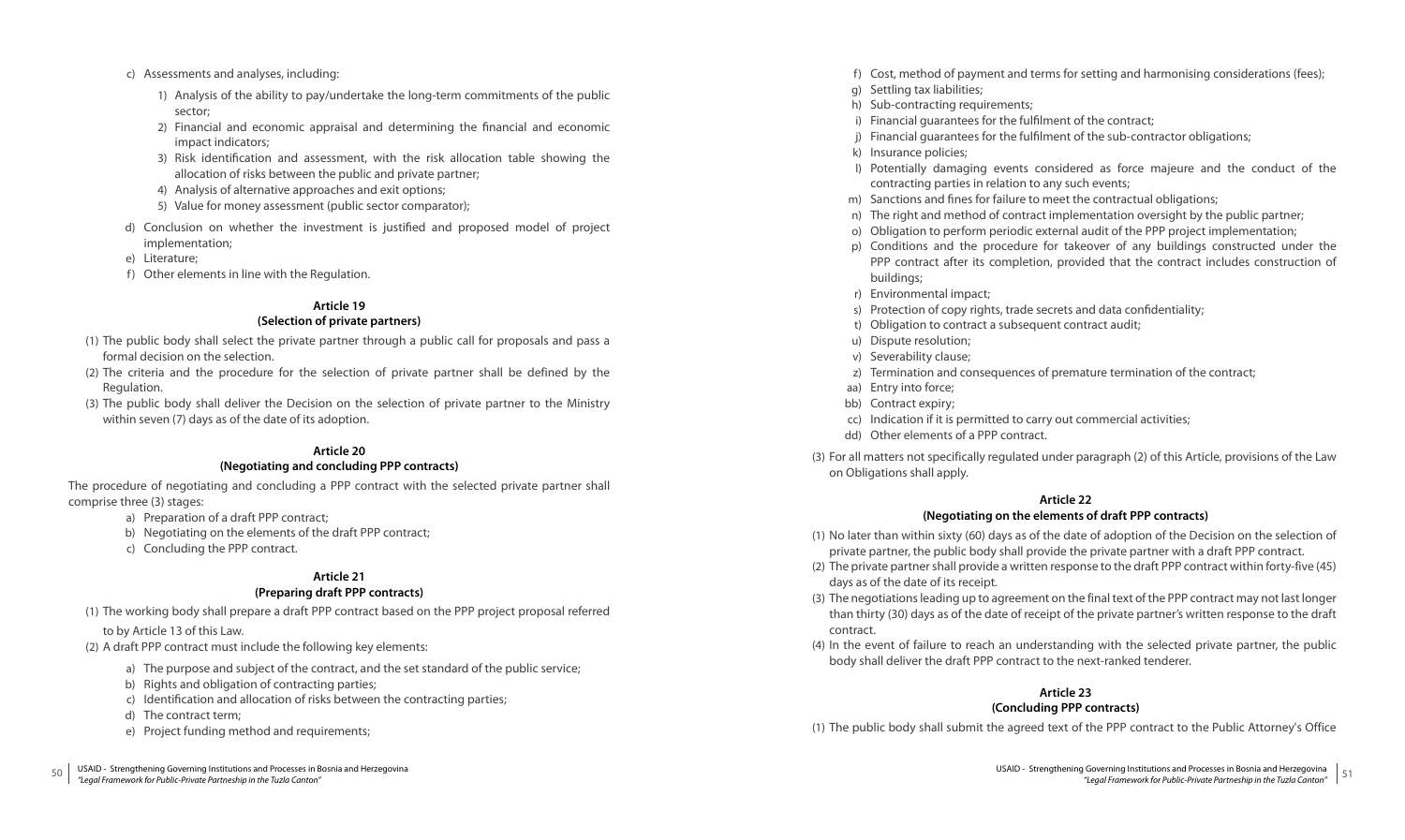for their opinion.

- (2) The agreed texts of PPP contracts for all PPP projects falling within the competence of the Canton shall be subject to prior approval by the Canton Government and for the PPP projects falling within the competence of the LSGUs to prior approval by the relevant LSGU body.
- (3) Once the approvals referred to by paragraph (2) of this Article are obtained, the public body and the private partners shall sign the PPP agreement for a specified period that cannot be shorter than five (5) or longer than forty (40) years, unless different deadlines are set by a special law.

# **Article 24 (Amending PPP contracts)**

- (1) Before concluding any amendments to a PPP contract, the public partner shall deliver a draft of those amendments to the competent bodies referred to by Article 23 (1) and (2) of this Law for their opinion, i.e. approval.
- (2) In addition to the proposed amendments to a PPP contract, the public partner must also provide the competent bodies referred to by paragraph (1) of this Article with an explanation and any documentation needed to support the changes, as well as with a prior opinion of the body responsible for the implementation of the law.
- (3) Before providing the requested approval, the competent body referred to by Article 23 (2) of this Law may seek opinions from other public bodies.
- (4) If the proposed amendments of a PPP contract do not change the original PPP contract in any substantial way, the competent body referred to by Article 23 (2) of this Law shall grant their approval to the public partner within thirty (30) days as of the date of receipt of all necessary documentation referred to by paragraphs (2) and (3) of this Article.
- (5) In the event that the proposed amendments to a PPP contract substantially change the original contract and express the intention of the contracting parties to revise the key elements of the contract, the public partner must initiate a new procedure for preparation of a PPP project proposal.
- (6) Substantial changes to a PPP contract in the meaning of paragraphs (4) and (5) of this Article shall be the amendments that:
	- a) Introduce the terms and conditions that, had they been part of the initial procedure of selecting private partner, would have enabled the submission of different tenders than had been the case or enabled the selection of a tender other than the one selected; or
	- b) Significantly broaden the subject of the PPP contract to include works or services that have not been covered by the original contract; or
	- c) Tip the economic equilibrium of the PPP contract in favour of the private partner in a way that has not been defined by the terms and conditions of the original contract.
- (7) Any amendments to a PPP contract concluded contrary to the provisions of this Article shall not be considered valid.

h) Promote and analyse the use of best PPP practice and, within its competence, cooperate with foreign national bodies and international organisations and institutions dealing with

- (1) The public partner must register a concluded PPP contract, including all its annexes and any subsequent amendments to that contract, within three (3) days as of the date of their signature in the manner defined by the Rulebook on Establishing and Keeping the Register of PPP Contracts (hereinafter: the Register) referred to by paragraph (2) of this Article.
- (2) The Ministry shall pass the Rulebook on Establishing and Keeping the Register, laying down the procedure for having PPP contracts entered into the Register, the methodology of keeping the Register, the contents and public availability of the PPP contracts data, in line with the principle of transparency and the regulations on free access to information, protection of copy rights, personal data, trade secrets and data confidentiality.

# **PART III – IMPLEMENTATION OF THE LAW**

# **Article 26 (Body responsible for implementation of the Law)**

The Ministry, as the body responsible for the implementation of this Law, shall conduct the following tasks:

- a) Prepare and submit to the Canton Government a written annual report on the implementation of the Law within the Canton area;
- b) Establish and keep the Register and ensure its availability to the public;
- c) Prepare and provide expert opinions on particular matters related to this Law and other regulations arising from this Law;
- d) Monitor the preparation of the plans referred to by Article 12 (1) of this Law;
- e) Prepare and publish an overview (pipeline) of potential PPP projects on annual basis;
- f) Organise, in cooperation with other relevant bodies, specialised PPP training programmes for working body members and public bodies;
- g) Cooperate with science and research institutions, social partners, business associations, non-governmental organisations and other stakeholders in the interest of improving the implementation of this Law;
- PPP;
- i) Perform all other duties in line with the provisions of this Law.

# **Article 27 (Oversight)**

- (1) The oversight over the implementation of this Law shall be performed by the Ministry.
- (2) The oversight over the implementation of PPP contracts shall be performed by the respective public partner.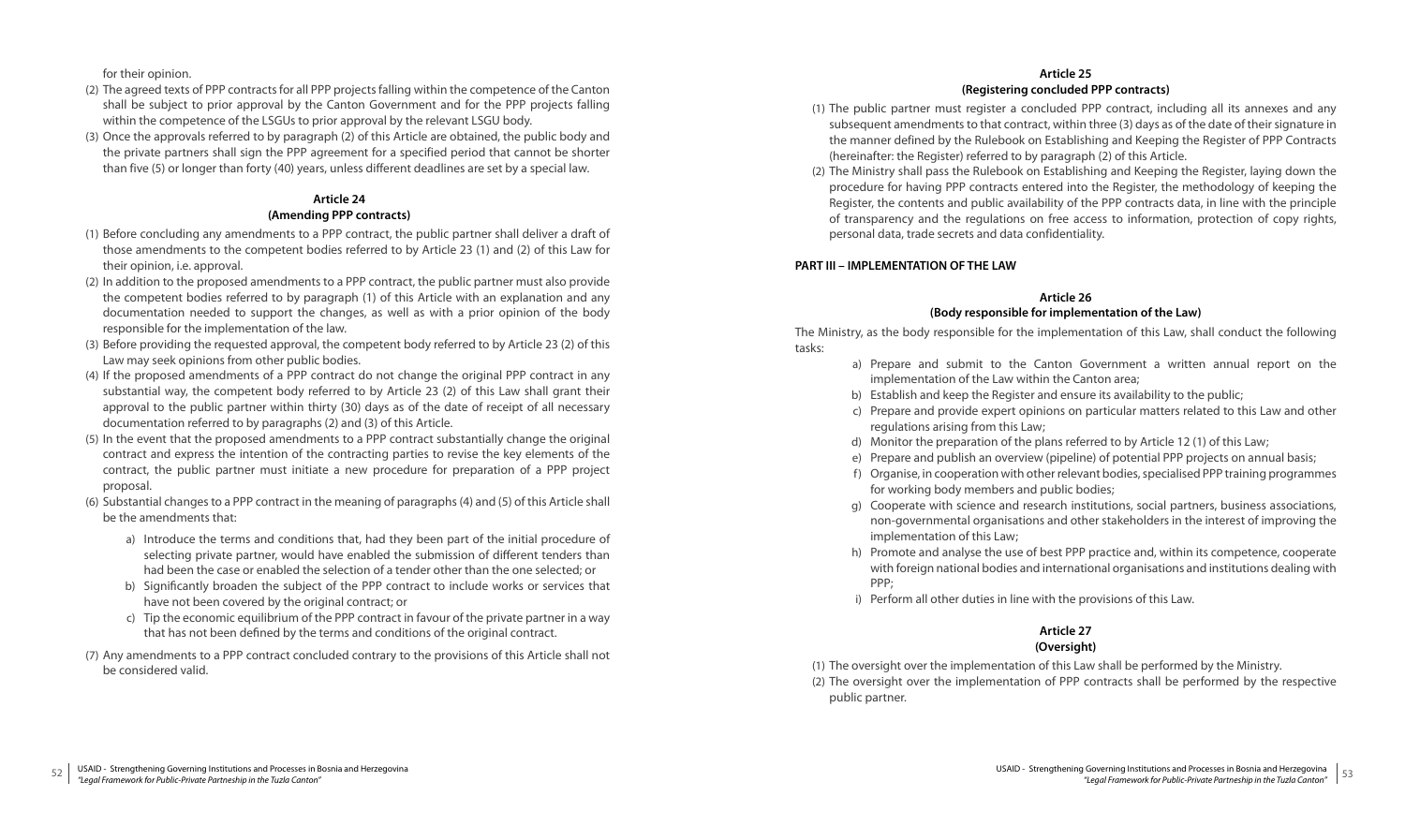# **Article 28 (Recourse related to selection of private partners)**

An objection to a Decision on the selection of private partner may be sent to the public partner who adopted the Decision within fifteen (15) days as of the date of its receipt.

# **Article 29**

# **(Dispute resolution)**

All disputes between the contracting parties related to or arising from a PPP contract shall be referred to and fall under the jurisdiction of the competent court according to the seat of public partner.

# **PART V – PENALTY PROVISIONS**

# **Article 30 (Initiating misdemeanour proceeding)**

Should the Ministry and/or another relevant public body determine that either a public or a private partner have breached the provisions of this Law, they shall submit a proposal to initiate misdemeanour proceedings to the competent court.

# **Article 31**

# **(Fines)**

# Bosnia and Herzegovina Federation of Bosnia and Herzegovina SPEAKER TUZLA CANTON **CONTROLLA CANTON of the Tuzla Canton Assembly**  Assembly Number: 01-02-419-15/17 Senad Alić Tuzla, December 29, 2017 *COVERSING ACCES* 1 *COVERSING* / *Signature affixed/*

- (1) The public body, i.e. public partner shall be liable to pay a fine in the amount between 500 and 5,000 convertible marks (hereinafter: BAM) for failing to act in line with Article 12 (6), Article 13 (2) and (4), Article 19 (3), Article 22 (1), Article 23 (1) and Article 25 (1) of this Law.
- (2) The public body shall be liable to pay a fine in the amount between 5,000 and 15,000 BAM for acting contrary to the provisions of Article 19 (1) and Article 23 (3) of this Law.
- (3) The private partner shall be liable to pay a fine in the amount between 5,000 and 15,000 BAM for failing to deliver or failing to deliver in due time or in the set manner the document referred to by Article 22 (2) of this Law.
- (4) The responsible person of the public body, i.e. the public partner shall be liable to pay a fine in the amount between 500 and 3,000 BAM for the misdemeanours referred to by paragraphs (1) and (2) of this Article.
- (5) The responsible person of the private partner shall be liable to pay a fine in the amount between 500 and 3,000 BAM for the misdemeanour referred to by paragraph (3) of this Article.

# **PART VI – TRANSITIONAL AND FINAL PROVISIONS**

# **Article 32 (Adoption of bylaws)**

- (1) No later than within sixty (60) days as of the date of entry into force of this Law, upon the proposal of the Ministry, the Canton Government shall pass the Regulation referred to by Article 12 (7) of this Law.
- (2) Within thirty (30) days as of the date of entry into force of this Law, the Ministry shall pass the Rulebook on Establishing and Keeping the Register referred to by Article 25 (2) of this Law.

# **Article 33 (Repeal)**

As of the date of entry into force of this Law, the Law on Public-Private Partnership ("Tuzla Canton Official Gazette," No. 14/12) shall become null and void.

# **Article 34 (Entry into force)**

This Law shall enter into force eight (8) days as of the date of its publication in the "Tuzla Canton Official Gazette."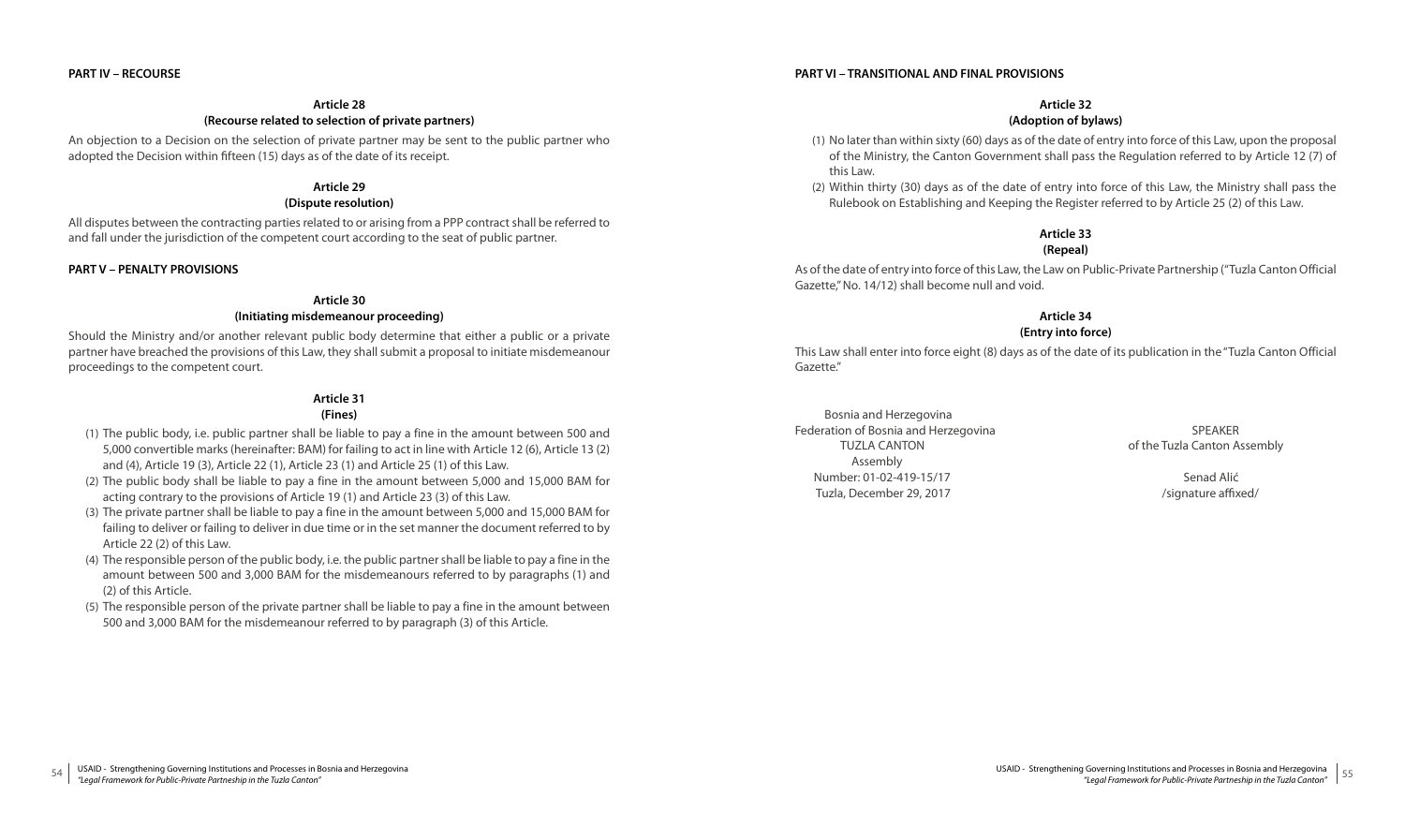Pursuant to Article 12 (7) of the Law on Public-Private Partnerships ("Tuzla Canton Official Gazette," No. 19/17) and as proposed by the Ministry of Economy, the Government of Tuzla Canton, at their session held March 27, 2018, have passed the

# **R E G U L A T I O N**

# **ON IDENTIFICATION, PREPARATION, CONTRACTING AND MONITORING OF PUBLIC-PRIVATE PARTNERSHIP PROJECTS**

**SECTION I – GENERAL PROVISIONS**

# **Article 1 (Subject)**

The Regulation on Identification, Preparation, Contracting and Monitoring of Public-Private Partnership Projects (hereinafter: the PPP) lays down the criteria for the selection of potential PPP projects, the form and the process of preparing annual and medium-term plans of potential PPP projects, the form for short description of potential PPP projects, the procedure for participation of private sector in the preparation of PPP project proposals, the procedure and the criteria for appointing the working bodies and consultants, rights and obligations of working body members, contents of a JPP project feasibility study, the procedure and the criteria for the selection of private partner, other contents of a PPP agreement, registration of PPP agreements, and monitoring and reporting on the implementation of PPP agreements.

# **Article 2 (Definitions)**

(1) For the purposes of this Regulation, the following terms shall have the following meanings:

- a) "The most economically advantageous tender" is the tender wherein other elements in addition to financial are considered. The public partner shall define and elaborate on the award sub-criteria and the sub-criteria weighting methodology, taking into account the nature and purpose of each PPP project separately;
- b) "Output specifications" are the main element of a potential PPP project. They shall be defined based on the analysis of at least four (4) features of the given public service (physical availability, affordability, adaptability, and quality) and set the expected public service standards in both qualitative and quantitative terms;
- c) "Research" is the research conducted to obtain specific technical information on a natural resource pending on the type of project that are required to prepare a feasibility study of public-private partnership for the project;
- d) "PPP Project Pipeline" is an overview of all projects included in the public bodies' mediumterm and annual plans of potential PPP projects;
- e) "Public sector costing comparator" is the comparison between the present value of whole life costs during the project agreement term according to traditional (budgetary) model

and the same type of costs according to PPP model;

f) "Short project description" is the summary of a PPP project concept prepared by the public partner, i.e. the working body founded by the public partner, and published on its web site to inform the public and the market of intentions to launch the PPP project; g) "Project design" is the preparation of technical documentation required under the law,

h) "Conflict of interest" is a situation in which a natural person or legal entity engaged as consultant is in a position to receive and/or receives material and/or nonmaterial gain from an interested tenderer, i.e. future private partner, at any stage of preparation and implementation of the PPP project, such as may affect his/her legal right, transparency, objectivity and impartiality to perform his/her functions within the public partner

- 
- pending on the type of project;
- working body;
- Official Gazette," No. 19/17, hereinafter: the PPP Law);
- documentation, capital investment plan, etc.

i) "Medium-Term Plan of Potential PPP Projects" is a three-year plan of potential PPP projects prepared in line with Article 12 (3) of the Law on Public-Private Partnerships ("Tuzla Canton

j) "Strategy paper" is an official document expressing the public interest. A strategy paper may be, for example, development strategy, sector strategy, spatial planning

(2) The other terms used in this Regulation shall have the same meanings as in the PPP Law.

# **SECTION II – IDENTIFICATION AND PREPARATION OF PUBLIC-PRIVATE PARTNERSHIP PROJECTS**

# **Article 3 (Criteria for selection of potential PPP projects)**

For a project to be included in the medium-term and annual plans of potential PPP projects at least the following criteria must be met:

> a) The potential PPP project concerns a public service which falls within the competence of the public body developing the medium-term and annual plan of potential PPP projects; b) The public service improvement the potential PPP project aims to achieve is provided for

- 
- under a valid strategy paper.

# **Article 4**

# **(Medium-Term Plan of Potential PPP Projects)**

- (1) The administrative and government bodies of the Tuzla Canton (hereinafter: the Canton) and the administrative and government bodies of local self-government units from the Tuzla Canton area (hereinafter: LSGUs) shall draft a proposal of the Medium-Term Plan of Potential PPP Projects and submit it to the Government of Tuzla Canton (hereinafter: Canton Government) or the relevant LSGU authority for adoption.
- (2) The public institutions and public companies having the Canton or an LSGU as their founder and/ or majority owner shall draft a proposal of the Medium-Term Plan of Potential PPP Projects and submit it, via the line ministry or an LSGU service, to the Canton Government or the relevant LSGU authority for adoption;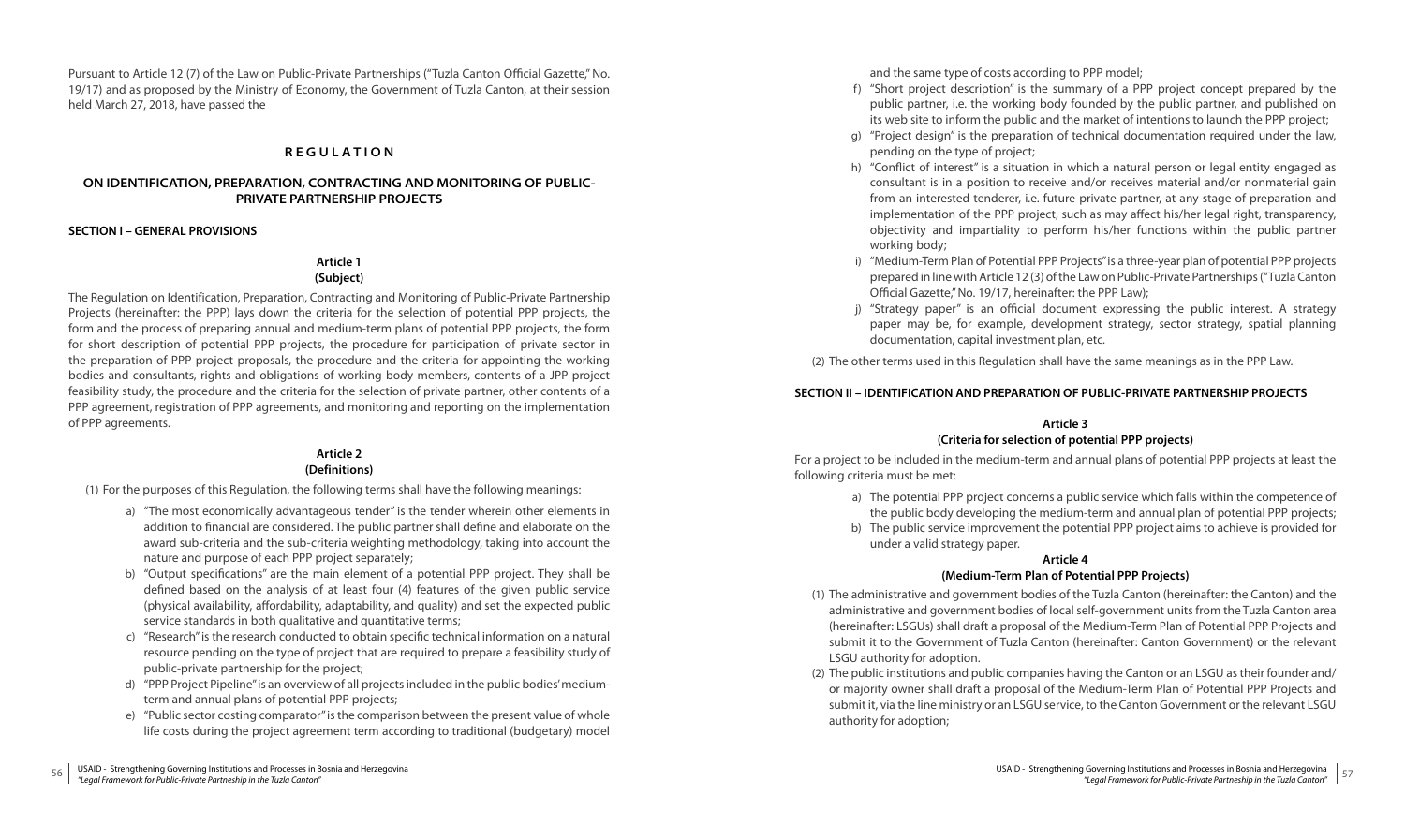- (3) The medium-term plans of potential PPP projects shall be prepared using the template attached as Annex 1 to this Regulation.
- (4) In addition to the template referred to by paragraph (3) of this Article, a Short Project Description attached as Annex 3 to this Regulation shall be submitted also for each potential PPP project.
- (5) The medium-term plans of potential PPP projects shall be delivered to the Ministry of Economy of Tuzla Canton (hereinafter: the Ministry) within ten (10) days as of the date of their adoption and no later than within ten (10) days as of the date of adoption of the Budget Framework Paper, i.e. the Financial Plan of the given public body.

# **Article 5 (Annual Plan of Potential PPP Projects)**

- (1) The administrative and government bodies of the Canton and of the LSGUs shall draft a proposal of the Annual Plan of Potential PPP Projects and submit it to the Canton Government or the relevant LSGU authority for adoption.
- (2) The public institutions and public companies having the Canton or an LSGU as their founder and/ or majority owner shall draft a proposal of the Annual Plan of Potential PPP Projects and submit it, via the line ministry or an LSGU service, to the Canton Government or the relevant LSGU authority for adoption;
- (3) The annual plans of potential PPP projects shall be prepared using the template attached as Annex 2 to this Regulation.
- (4) In addition to the template referred to by paragraph (3) of this Article, a Short Project Description attached as Annex 3 to this Regulation shall be submitted also for each potential PPP project.
- (5) The annual plans of potential PPP projects referred to by paragraph (3) of this Article shall be accompanied by an evidence confirming that the current year budget, i.e. financial plan, includes the funding for preparation of the PPP project proposals. The costs of preparation of PPP project proposals shall include, inter alia, the costs of preparation of conceptual design and/or preliminary design of the project and/or feasibility study and/or consultants fees, fees of working body members, specialised training/mentoring of the working body members, costs of materials and of working body support services, including translation, communications, etc.
- (6) The annual plans of potential PPP projects shall be delivered to the Ministry within ten (10) days as of the date of their adoption and no later than within ten (10) days as of the date of adoption of the Annual Budget, i.e. the Financial Plan of the given public body.

# **Article 6**

# **(PPP Project Pipeline)**

- (1) The Ministry shall develop and publish a pipeline/catalogue of potential PPP projects (hereinafter: the Project Pipeline) once a year.
- (2) The Project Pipeline referred to by paragraph (1) of this Article shall be developed based on the public bodies' plans referred to by Articles 4 and 5 of this Regulation and published no later than by April 15 of the current year.
- (3) The Project Pipeline shall be published in electronic form on the Canton Government web site

(http://vladatk.gov.ba/) and in printed form in Bosnian and at least one (1) foreign language. The LSGUs may publish the Project Pipeline on their web sites as well.

# **Article 7 (Sequence of PPP project preparation and contracting)**

- (1) The preparation and contracting of PPP projects shall be done in four (4) main stages provided for in Article 11 of the PPP Law.
- (2) The public body, in cooperation with the working body, shall regularly following the completion of each stage – inform the public on the course of PPP project preparation via its web site.

# **SECTION III – PUBLIC PARTNER WORKING BODY**

# **Article 8 (Procedure and criteria for selection of working body members)**

- (1) The public body shall prepare a draft Decision on the appointment of the working body and submit it directly or via the line ministry/relevant LSGU service to the Canton Government or the relevant LSGU authority for prior approval.
- (2) The Canton Government, i.e. the relevant LSGU authority shall rule on the request referred to by paragraph (1) of this Article within fifteen (15) days as of the date of its receipt.
- (3) The Decision on the appointment of the working body referred to by paragraph (1) of this Article shall be sent at the same time also to the Ministry for their information.
- (4) The working body shall comprise five (5) or seven (7) members and shall be coordinated by the member representing the public body.
- (5) The working body may also include a consultant who would provide technical support to ensure the correct implementation of identification, preparation, contracting and/or monitoring of the PPP project. The Decision on the appointment of the working body shall define the type of support and terms of reference of the consultant.
- (6) The remaining members shall be selected based on the type and complexity of each project separately and may represent other public institutions and/or administrative bodies and/or public companies the support of which is needed for smooth preparation and implementation of the project.
- (7) The profile and expertise of the members shall depend on the type and complexity of each project. Each working body shall include at least a lawyer, an economist and a technical expert, pending on the type of project.
- (8) Upon request by the public body, another public body may also suggest one (1) member of the working body.
- (9) The public body may, as required, change the composition of the working body and/or add new members for different stages of the process of preparation and contracting of the PPP project.

# **Article 9**

# **(Rights and obligations of working body members)**

(1) The rights and obligations of the working body members shall be laid down in the Decision on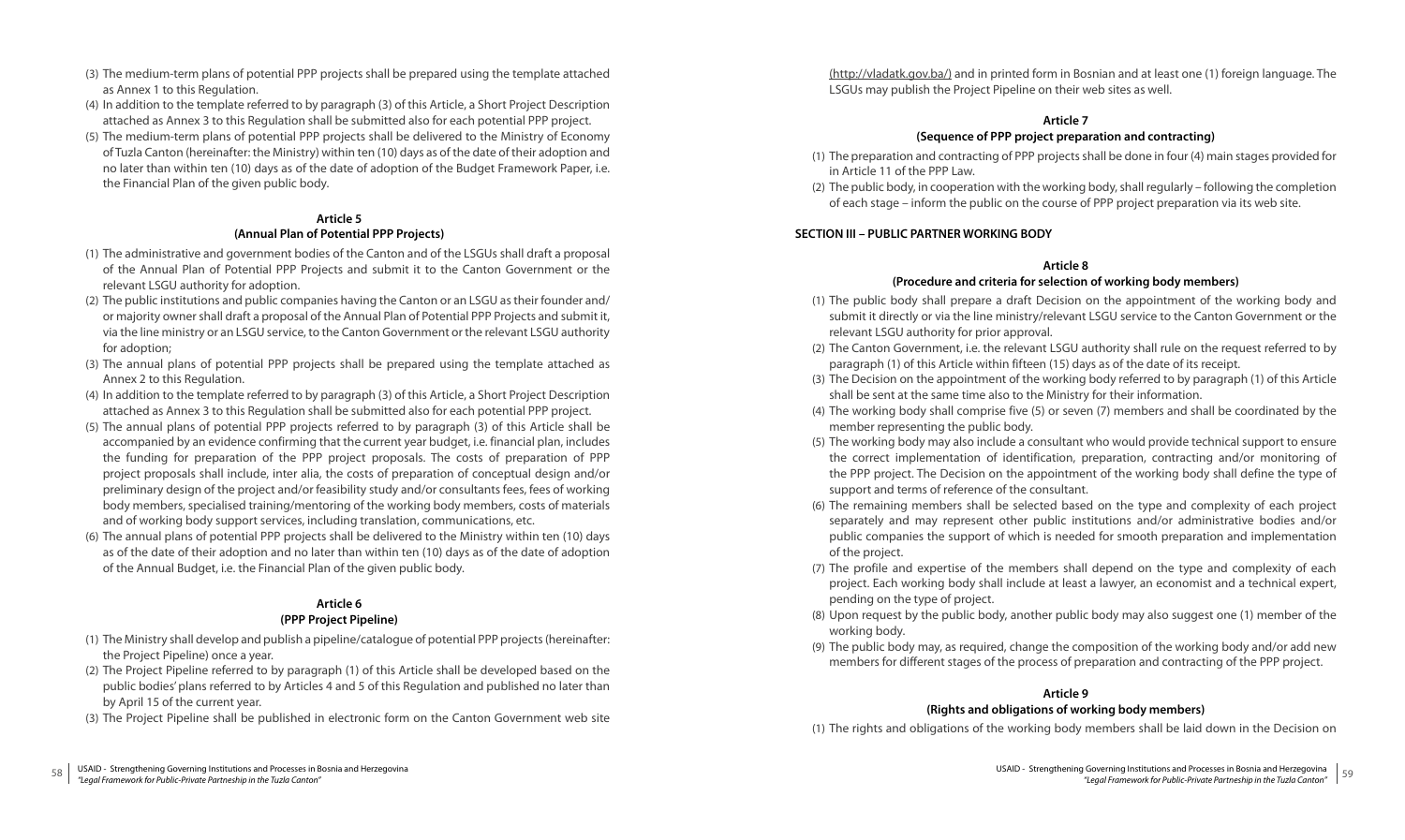the appointment of the working body.

- (2) The public body shall use the Decision on the appointment of the working body to define the terms of reference of the members of the working body, as well as the context, objectives of the working body, expected outputs, deadlines and any other necessary elements.
- (3) Members of the working body shall be entitled to a remuneration for performing the tasks and responsibilities described in the Decision referred to by paragraph (1) of this Article, as determined by the public body within the proposal of the Decision on the appointment of the working body, in line with valid regulations and available funding.
- (4) The public body, in coordination with the Ministry, must provide the working body members with adequate resources needed for the performance of the tasks and responsibilities described in the Decision referred to by paragraph (1) of this Article, including access to adequate specialised knowledge and skills related to public-private partnerships, either through insourcing or by hiring external consultants. The obligation and the type of resources that need to be provided shall be laid down by the Decision on the appointment of the working body.

# **Article 10**

# **(Procedure and criteria for selection of consultants)**

- (1) The public body may engage one or more consultants to support the entire PPP process (PPP Process Consultant) and/or legal, economic or technical consultants for any of the PPP project stages (identification, preparation, contracting, implementation, and monitoring of a PPP project).
- (2) If the public body needs to engage one or more natural persons as consultants, be it on individual basis or as a group, it shall select the consultant/s by means of a public call and sign service contracts with the selected candidate/s, hiring the person/s as external associates providing expert support.
- (3) If the public body needs to engage a legal entity as a consultant, it shall select qualified entity in line with the Public Procurement Law ("BiH Official Gazette," No. 39/14).
- (4) Documentation for selection of consultants must include terms of reference for the consultancy services required and the relevant selection criteria.
- (5) Eligibility criteria for the selection of consultants referred to by paragraph (1) of this Article shall include:
	- a) For natural persons: relevant university degree, i.e. a diploma for the first (minimum 240 ECTS), cycle of higher education as defined in the Bologna Declaration; minimum five (5) years of work experience acquired after graduation; and at least three (3) positive references (written and/or oral) from former employers and/or clients;
	- b) For legal entities: having the appropriate type of business registered; having at least three (3) employees who meet the criteria referred to by item (a) of this paragraph; and at least one (1) confirmation of a properly implemented contract (preferably, a PPP-related contract).
- (6) Minimum technical and financial criteria for the selection of consultants shall include:
	- a) Demonstrated understanding of the project terms of reference (on one A4 page at the most);

c) Certified statement that the applicant does not have a conflict of interest referred to by

- b) Financial offer (gross per diem and expenses);
- Article 2 (1) (h) of this Regulation.
- (7) The public body shall reserve the right to verify all elements of the application.
- (8) The public body shall sign an appropriate contract with the selected consultant providing for their mutual rights and obligations. The terms of reference referred to by paragraph (4) of this Article shall form an integral part of the contract.
- accounted for as part of public investment into the PPP project.

(9) The funds for engaging consultants shall be secured under the public body's budget and

# **Article 11 (Work Plan with Timetable)**

- (1) The working body, on their own, shall prepare a detailed Work Plan with Timetable facilitating the implementation and monitoring against the expected results as defined by the working body's terms of reference and the Decision on the appointment of the working body.
- (2) The Work Plan with Timetable shall be prepared using the template attached as Annex 4 to this
- (3) Regulation and it shall include the working body objectives, description of activities, provisions on accountability (person responsible for implementation of the activities), needed support and deadlines for achieving the set objectives.

# **SECTION IV – PPP PROJECT FEASIBILITY STUDY AND CALL FOR PROPOSALS FOR SELECTION OF PRIVATE PARTNER**

# **Article 12 (Feasibility study contents)**

a) Project development risk (risks related to definition and specification of the project

- (1) In addition to the minimum required contents of a feasibility study laid down by the Article 18 of the PPP Law, a PPP project feasibility study may include also other elements, pending on the type and/or specific properties of the project.
- (2) The risk assessment referred to by Article 18 (2) of the PPP Law shall cover the following risk areas:
	- objective, expected standard of service, and project management);
	- b) Construction risk (design risk, cost of construction risk, completion risk);
	- costs and administrative risks);
	- d) Revenue risk (demand risk, price risk);
	- payments, interest rate risk, currency risk);
	- f) Other risks (regulatory, political, environmental risks, force majeure, etc.).

c) Maintenance risk (technology risk, risks related to procurement of raw materials, operating

e) Risks pertaining to sources of funding (financial risks related to both fixed and variable

# **Article 13**

# **(Call for proposals for selection of public partner)**

(1) No later than within thirty (30) days as of the date of adoption of the Decision expressing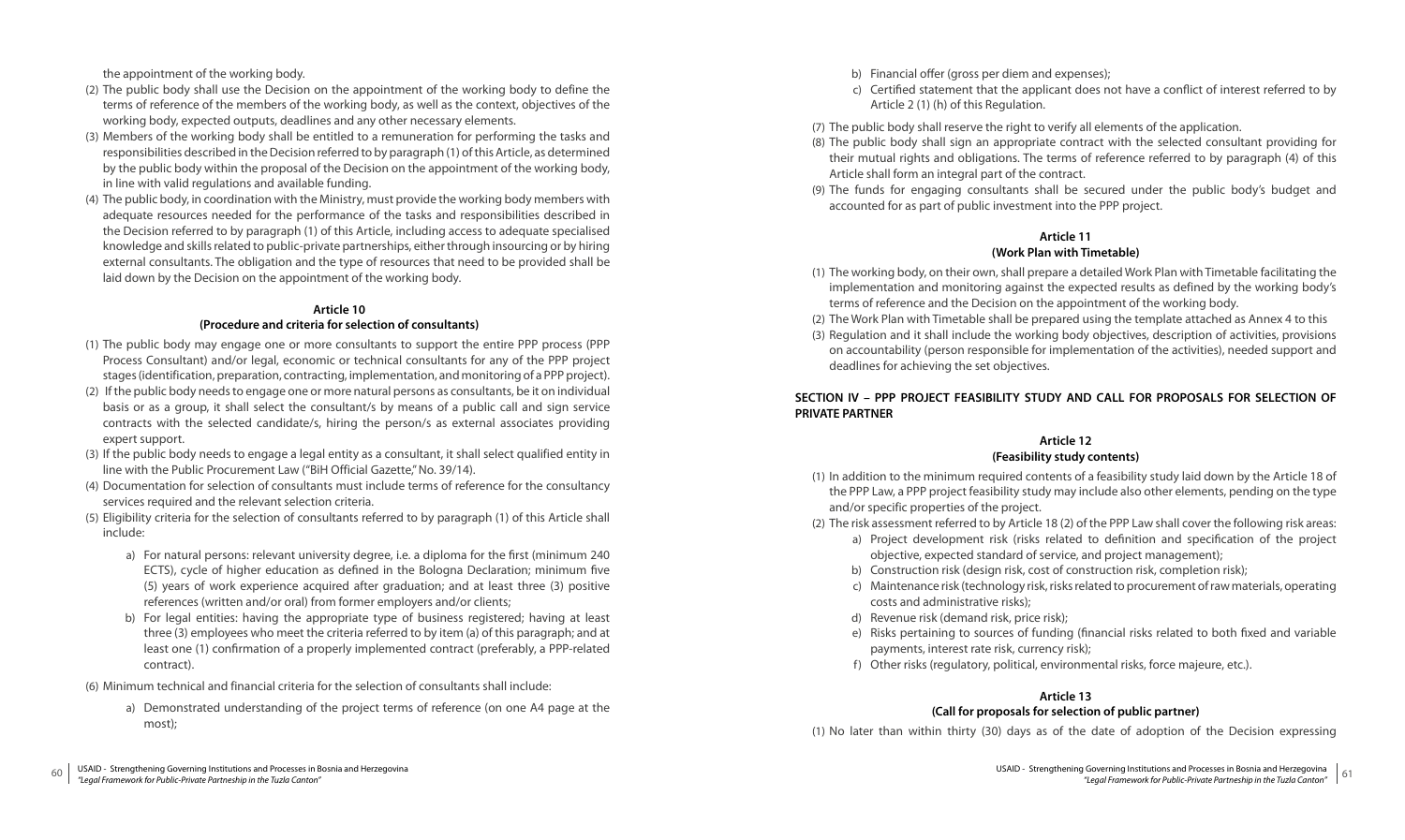commitment to the establishment of a PPP, the public body shall publish a call for proposals for the selection of private partner.

- (2) The call for proposals shall include, at least:
	- a) Subject of the call;
	- b) Summary of the feasibility study, including short project description with output specifications;
	- c) Eligibility criteria for the selection of private partner;
	- d) Economic (qualitative aspects of the tender) and the financial criteria;
	- e) Evaluation methodology and the methodology of weighing the economic and financial criteria and sub-criteria;
	- f) Instructions for submission of tenders (method, deadlines, contact person, etc.);
	- g) Expected standard of the public service subject to the PPP project (in the event that the standards for the given type of public service are not already regulated, the public body shall adopt a decision laying down those standards before publishing the call for proposals);
	- h) Other relevant information.
- (3) The call for proposals shall be published in a way that ensures maximum circulation of the information to all potential private partners, including, at least, on the web site of the public body, the web site of the Canton Government, and in one (1) daily newspaper distributed throughout Bosnia and Herzegovina.
- (4) The public body may publish a shorter version of the call for proposals, translated at least to the English language, in the Official Journal of the European Union and/or on the web site of at least one (1) institution, agency, network or organisation that may circulate that information to potential foreign private partners.
- (5) In all PPP-related procedures, the public body must abide by the Decision on Obligatory Application of Domestic Preferences in the Process of Public Procurement.

- a) Is a registered local or foreign company;
- b) Is not subject to bankruptcy or liquidation proceedings;
- c) Had a positive balance at the last three (3) year-ends;
- d) Has a tender guarantee equal to one percent (1%) of the estimated project value;
- e) Has sufficient seed capital for the SPV;
- f) Has own capital equal to at least twenty percent (20%) of the estimated project value.
- (2) The call for proposals shall specify any other private partner eligibility criteria pertaining to personal and professional competences of the persons employed with the tenderer depending on the properties of the PPP project.

# **Article 14**

# **(Eligibility criteria for selection of private partner)**

(1) The eligibility criteria for the selection of private partner shall include that a tenderer:

# **Article 15 (Criterion for selection of private partner)**

- (1) The criterion for the selection of private partner shall be the most economically advantageous tender.
- (2) The public body shall elaborate on the criterion of the most economically advantageous tender in the tender documentation in a way to define and provide details on the evaluation sub-criteria in line with the type and purpose of the service addressed. The sub-criteria may include the quality of the service addressed by the PPP project, price, functional and environmental aspects, operating costs, cost-effectiveness, maintaining the public service standards, implementation deadline, etc. The tender documentation must specify the exact methodology for evaluating each of the subcriteria.
- (3) In case that only one (1) tenderer meeting the eligibility criteria outlined in the call for proposals applies, the public body shall not be obliged to choose that tenderer as the private partner should they find that, based on the evaluation of the sub-criteria referred to by paragraph (2) of this Article, the tender is not economically advantageous and/or carries too great risks for the public body.

# **Article 16 (Evaluation of tenders)**

- (1) The working body shall open and evaluate the received tenders, take minutes and propose, by majority vote, a Decision on selection of private partner or a Decision on cancellation of tendering procedure to the public body.
- (2) The public body may, if requested by the working body, engage one or more consultants with specific technical or specialised knowledge and skills to help with the evaluation, provided that such knowledge and skills are not available within the working body. The consultants shall give opinions on the received tenders from their own field of expertise and shall not have voting rights.
- (3) The working body shall rank the tenders by majority vote, prepare a report on the procedure and submit to the public body a draft Decision on selection of private partner or Decision on cancellation of tendering procedure no later than within thirty (30) days as of the final deadline for submitting tenders.
- (4) The working body may propose to the public body not to accept any of the received tenders should the members find that, based on the evaluation of the sub-criteria referred to by Article 15 (2) of this Regulation, the tenders are not economically advantageous and/or carry too great risks.

# **Article 17**

# **(Decision on selection and Decision on cancellation of procedure)**

of tendering procedure within forty-five (45) days as of the final deadline for submitting tenders.

- (1) The public body shall adopt a Decision on selection of private partner or a Decision on cancellation
- (2) A tendering procedure may be cancelled in the cases when:
	- a) No tenders have been received within the specified deadline; or
	- b) None of the tenders received have been found to be compliant;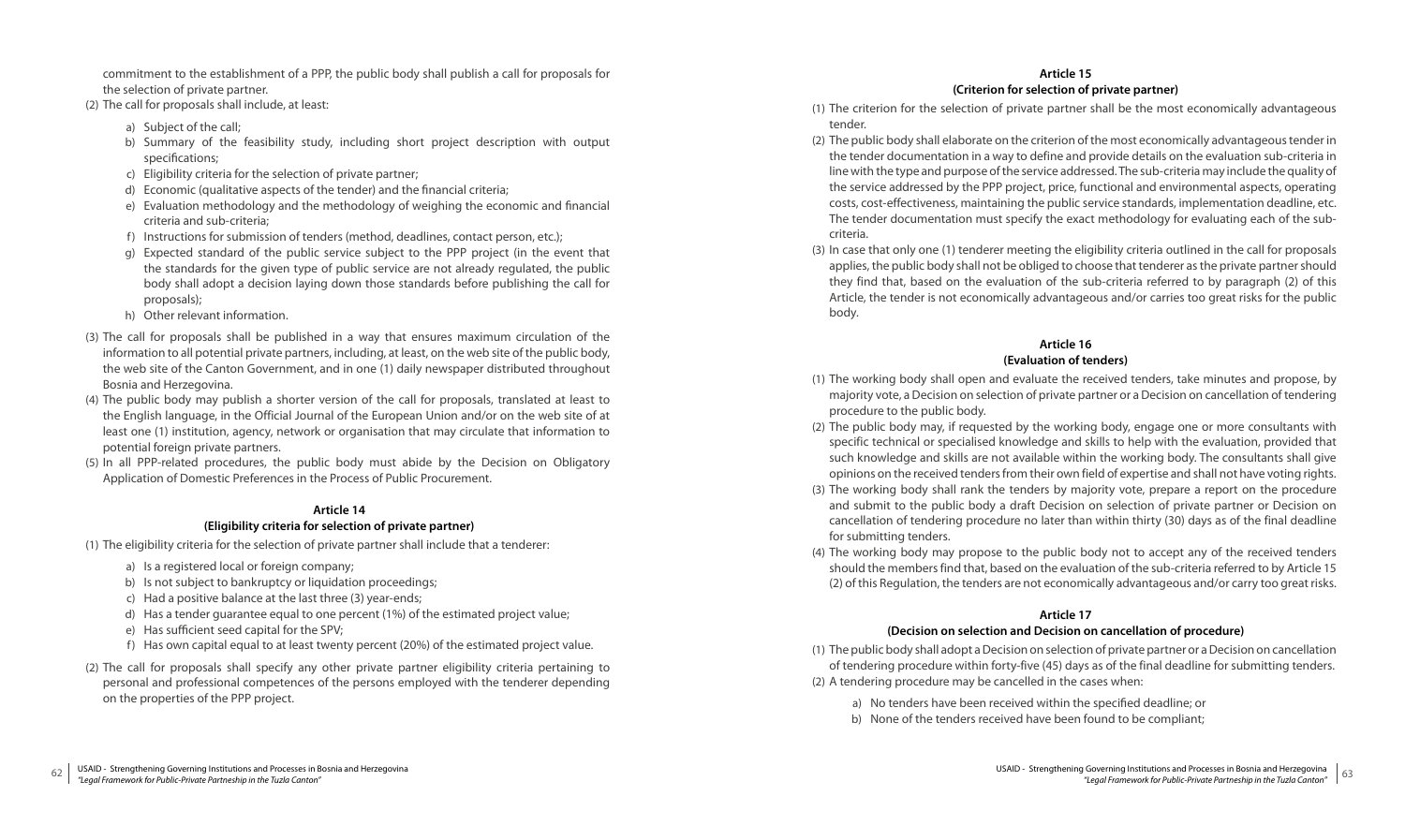- (1) The Annual Report on the Implementation of the PPP Law referred to by Article 26 (a) of the PPP Law shall include at least:
	- a) Information on the PPP Project Pipeline, with the following data:
		- 1) Total number of potential PPP projects, indicating the ratio between Canton and LSGU projects;
		- 2) Total estimated value of potential PPP projects, expressed as a percentage of the overall Canton budget;
		- 3) An overview of the prioritised subjects of the potential PPP projects, expressed as the three (3) most frequently addressed public services/areas;
		- 4) Chosen methodology of preparing project proposals, indicating the ratio of different project preparation methods;
		- 5) Total funding for project preparation, expressed as a percentage of the overall Canton budget;
		- 6) Information on the status of potential PPP projects from the Pipeline;
	- b) Information on newly registered PPP agreements:
		- 1) Total number of newly registered PPP agreements, indicating the ratio between Canton and LSGU agreements;
		- 2) Total value of the newly registered PPP agreements, expressed as a percentage of all investments at Canton level;
		- 3) Total number of newly employed persons, expressed as a percentage of the total number of newly employed persons in the Canton area;
		- 4) An overview of the subjects of the newly registered PPP agreements, expressed as the three (3) most frequently addressed public services/areas;
		- 5) Total financial liabilities of the public partner for the implementation of PPP agreements on annual and three-year basis, for the purposes of preparation of annual budgets and budget framework papers, i.e. the relevant financial plans of the public partner;
		- 6) Information on the status of newly registered PPP agreements;
	- c) Information on the implementation of the signed PPP agreements;
	- d) Brief overview of the received initiatives/complaints/suggestions for legislative changes;
	- e) Information on conducted trainings and established co-operations with other relevant organisations and institutions;
	- f) Other information relevant to the implementation of the Law.

# **Article 22 (Evaluation)**

(1) The Ministry must ensure an external evaluation of the Law every three (3) years. (2) The Ministry must propose relevant amendments to the Law and its bylaws no later than within

- c) The tenders received meet the eligibility criteria outlined in the call for proposals but have not been accepted because they are not economically advantageous and/or carry too great risks;
- d) Only one (1) tenderer meeting the eligibility criteria for the selection of private partner has applied but was not chosen as the private partner by the public body due to the reasons outlined in Article 15 (3) of this Regulation.
- (3) The public body shall deliver the Decision on selection of private partner or the Decision on cancellation of tendering procedure to all tenderers and to the Ministry within seven (7) days as of the date of its adoption, advising on legal remedy.

# **SECTION V – CONTRACTING AND MONITORING PPP PROJECTS**

# **Article 18 (Additional content of PPP agreements)**

- (1) The additional content of a PPP agreement shall include the relevant contracts, arrangements and standards from the call for proposals and it shall be determined in line with the Law on Obligations and sector regulations, depending on the purpose, subject and objective of the PPP agreement.
- (2) The additional content of a PPP agreement may include the location and service standards, projections of whole life costs, payment mechanisms, financial arrangements indicating the sources of funding, agreement on building rights and/or concessions, agreement/s providing for mutual rights and obligations between two or more public bodies involved in the PPP project, etc.

# **Article 19 (Registration of PPP agreements)**

The public partner must register a PPP agreement with the Ministry in line with the Rulebook on Establishing and Keeping the Register of Public-Private Partnership Agreements.

# **Article 20**

# **(Monitoring and reporting on implementation of PPP agreements)**

- (1) The public partner must provide the necessary human and financial resources for monitoring and reporting on PPP agreements.
- (2) The elements of the monitoring and reporting (method, frequency, scope, etc.) shall be defined by the PPP agreement for each project separately.
- (3) The resources referred to by paragraph (1) of this Article may not be considered as part of the overall financing structure of a PPP project and shall be provided under regular budgetary public administration funding.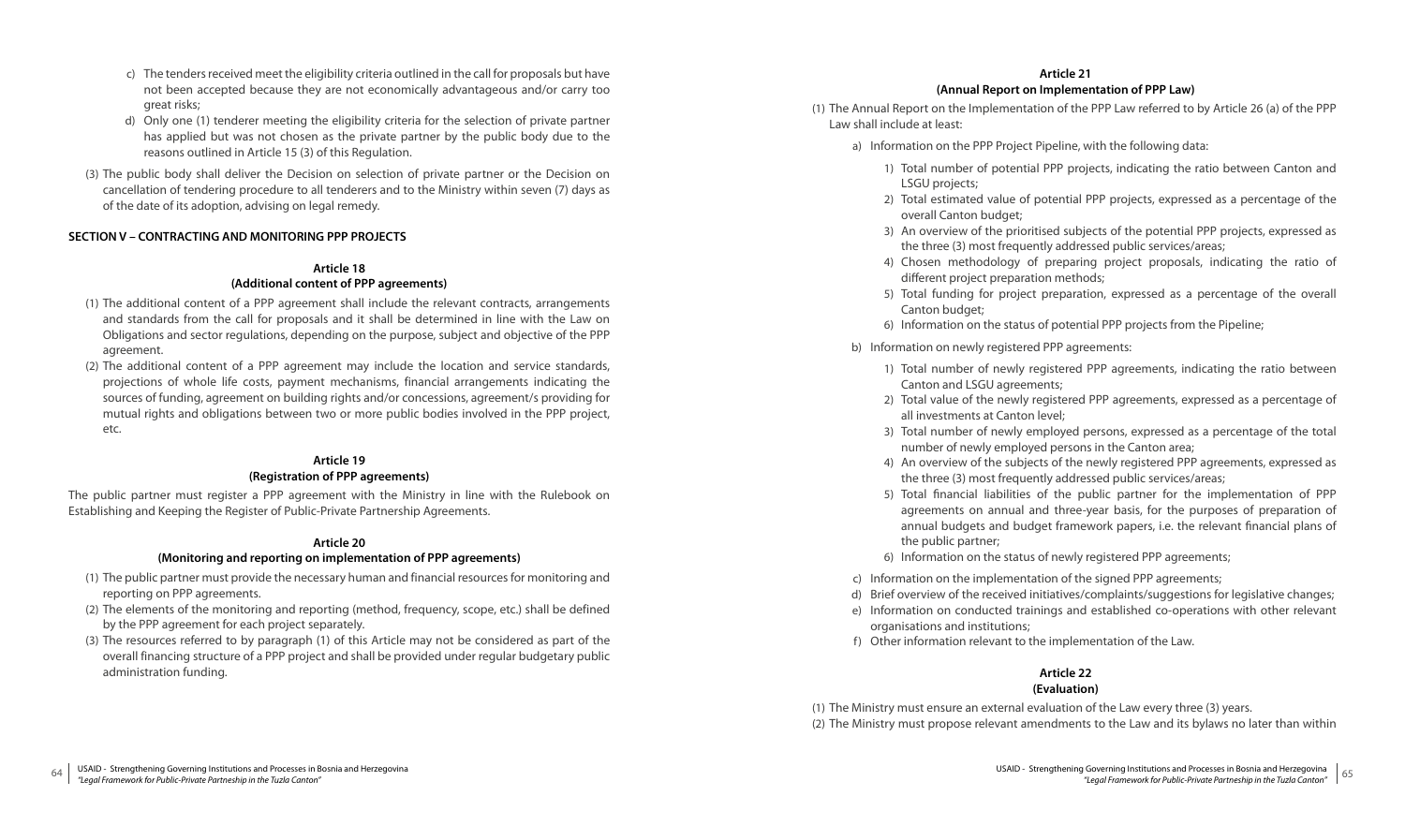66 USAID - Strengthening Governing Institutions and Processes in Bosnia and Herzegovina<br>
— "Les USAID - Strengthening Governing Institutions and Processes in Bosnia and Herzegovina and Herzegovina by the Transformation of *"Legal Framework for Public-Private Partneship in the Tuzla Canton"*

USAID - Strengthening Governing Institutions and Processes in Bosnia and Herzegovina *"Legal Framework for Public-Private Partneship in the Tuzla Canton"*

sixty (60) days as of the date of receipt of the evaluation report.

# **SECTION VI – FINAL PROVISIONS**

# **Article 23 (Entry into force)**

This Regulation shall enter into force eight (8) days as of the date of its publication in the "Tuzla Canton Official Gazette."

> **model**<br>ectan op-d<br>ndrop-d<br>menu\*\*) (Select an option from drop-down

> > 1.  $\overline{N}$  $\ddot{ }$

BOSNIA AND HERZEGOVINA CANTON PRIME MINISTER Federation of Bosnia and Herzegovina TUZLA CANTON Jakub Suljkanović /signed/ **GOVERNMENT**  Number: 02/1-05-8608/18 Tuzla, March 27, 2018

MEDIUM-TERM PLAN OF POTENTIAL PPP PROJECTS PROPONENT (NAME AND SEAT OF PUBLIC PARTNER): **PROPONENT (NAME AND SEAT OF PUBLIC PARTNER):**

**No. Project title**

 $\mathring{\mathsf{z}}$ 

Project title

**Project purpose and<br>specific objective**<br>(Indicate the expected<br>public service<br>improvement)

**Project purpose and specific objective**  (Indicate the expected public service improvement)

**Reference strategy paper**  (Indicate one or more strategy papers as grounds for the proposed PPP project and the related objectives/ measures/activities)

**Level of project development**  (Select an option from drop-down menu\*)

Level of project<br>development<br>(Select an option from<br>drop-down menu\*)

**Reference strategy paper**<br>(Indicate one or more strategy<br>papers as grounds for the<br>proposed PP project and the<br>related objectives/<br>related objectives/

**Expected PPP** 

**Estimated total value of the project** (costs of investment + maintenance + risk transfer)

Estimated total value of<br>the project<br>costs of investment +<br>maintenance + risk transfer)

**Contact person**

**Contact** 

persor

**MEDIUM-TERM PLAN OF POTENTIAL PPP PROJECTS**

*(filled electronically)*

**FOR THE PERIOD FROM YEAR \_\_\_\_\_\_ TO YEAR\_\_\_\_\_\_\_**

FOR THE PERIOD FROM YEAR

TO YEAR

ally) **Annex 1**<br>(filled electi

| Monitoring of Public-Private Partnerships Projects.                                                     |  |                             | I, hereby, confirm that all potential PPP projects listed in this Plan meet the minimum criteria referred to by Article 3 the Regulation on Indentification, Preaparation, Contracting, and |  |
|---------------------------------------------------------------------------------------------------------|--|-----------------------------|---------------------------------------------------------------------------------------------------------------------------------------------------------------------------------------------|--|
| Date:                                                                                                   |  | On behalf of the Proponent: |                                                                                                                                                                                             |  |
|                                                                                                         |  |                             |                                                                                                                                                                                             |  |
| *Project status                                                                                         |  |                             |                                                                                                                                                                                             |  |
| 1. Appropriate public service analysis prepared<br>0. Project idea only                                 |  |                             |                                                                                                                                                                                             |  |
| 3. Appropriate preliminary project design prepared<br>2. Appropriate conceptual project design prepared |  |                             |                                                                                                                                                                                             |  |
| 4. Appropriate feasibility study prepared                                                               |  |                             |                                                                                                                                                                                             |  |
| **Expected PPP model                                                                                    |  |                             |                                                                                                                                                                                             |  |
| Special PPP model<br>Basic PPP model                                                                    |  |                             |                                                                                                                                                                                             |  |
|                                                                                                         |  |                             |                                                                                                                                                                                             |  |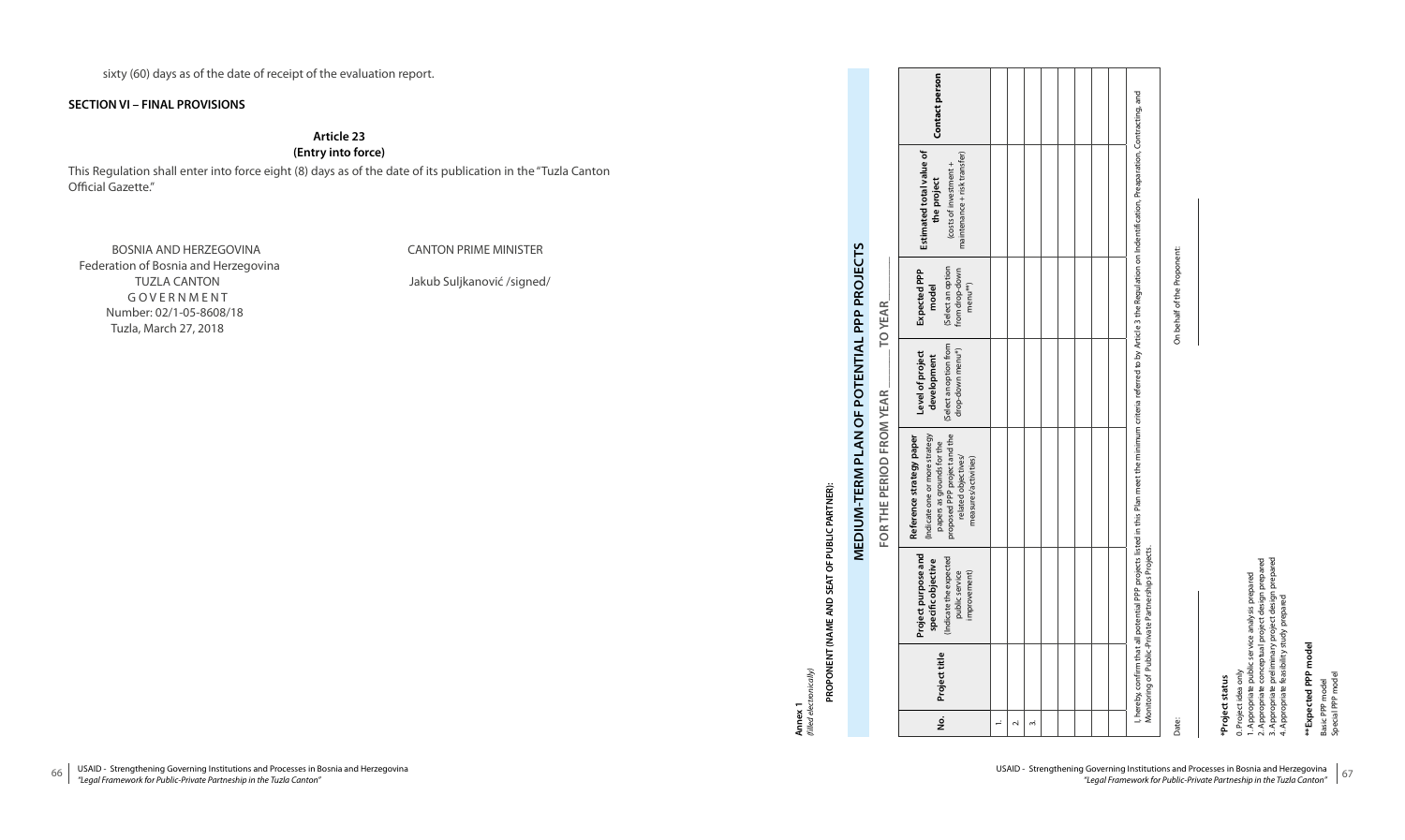# ANNUAL PLAN OF POTENTIAL PPP PROJECTS  **ANNUAL PLAN OF POTENTIAL PPP PROJECTS**

PROPONENT (NAME AND SEAT OF PUBLIC PARTNER): **PROPONENT (NAME AND SEAT OF PUBLIC PARTNER):**

On behalf of the Proponent: Date: On behalf of the Proponent:

Project status

**Annex 2** *(filled electronically)*

cally)

| )<br>í         |  |
|----------------|--|
| É              |  |
| j<br>$20 - 10$ |  |
| ໍ່             |  |

 $\overline{P}$ 

2. Appropriate conceptual project design prepared ă e analy<br>roject

3. Appropriate preliminary project design prepared ίā ect idea only<br>ropriate public ser<br>ropriate conceptua<br>ropriate preliminar<br>ropriate feasibility

4. Appropriate feasibility study prepared study sibility s

# **\*\*Expected PPP model** Expected PPP mode

asic PPP model<br>pecial PPP model Special PPP model Basic PPP model

| Contact<br>person                                                                                                                                                            |    |   |  |  |                                                                                                                                                                                            |
|------------------------------------------------------------------------------------------------------------------------------------------------------------------------------|----|---|--|--|--------------------------------------------------------------------------------------------------------------------------------------------------------------------------------------------|
| funds allocated<br>of PPP project<br>preparation<br>Amount of<br>budgetary<br>proposal<br>(in BAM)<br>for the                                                                |    |   |  |  |                                                                                                                                                                                            |
| (costs of investment<br><b>Estimated total</b><br>+ maintenance +<br>value of the<br>risk transfer)<br>project                                                               |    |   |  |  |                                                                                                                                                                                            |
| (Select an option<br>from drop-down<br>Expected PPP<br>menu <sup>**</sup> )<br>model                                                                                         |    |   |  |  |                                                                                                                                                                                            |
| Level of project<br>(Select an option<br>from drop-down<br>development<br>menu*)                                                                                             |    |   |  |  |                                                                                                                                                                                            |
| grounds for the proposed<br>measures/activities)<br>Reference strategy<br>(Indicate one or more<br>PPP project and the<br>strategy papers as<br>related objectives/<br>paper |    |   |  |  | , hereby, confirm that all potential PPP projects listed in this Plan meet the minimum criteria referred to by Article 3 the Regulation on Indentification, Preaparation, Contracting, and |
| purpose and<br>(Indicate the expected<br>specific objective<br>public service<br>improvement)<br>Project                                                                     |    |   |  |  | Monitoring of Public-Private Partnerships Projects.                                                                                                                                        |
| Project title                                                                                                                                                                |    |   |  |  |                                                                                                                                                                                            |
| $\frac{1}{2}$                                                                                                                                                                | 2. | m |  |  |                                                                                                                                                                                            |

Date:

**\*Project status**

0. Project idea only

1. Appropriate public service analysis prepared

| <b>PROJECT TITLE</b>                                                                                                                                              |                                                                                                                                                                                           |
|-------------------------------------------------------------------------------------------------------------------------------------------------------------------|-------------------------------------------------------------------------------------------------------------------------------------------------------------------------------------------|
| <b>PROPONENT</b>                                                                                                                                                  |                                                                                                                                                                                           |
| <b>PROJECT COORDINATOR</b><br>(First and family name, address, contact phone and<br>e-mail)                                                                       |                                                                                                                                                                                           |
| <b>PROJECT PURPOSE AND SPECIFIC OBJECTIVE</b>                                                                                                                     |                                                                                                                                                                                           |
| DESCRIPTION OF THE PUBLIC SERVICE STATE OF PLAY<br>(in all four public service areas, namely, physical<br>availability, affordability, quality, and adaptability) |                                                                                                                                                                                           |
| DESCRIPTION OF THE EXPECTED PUBLIC SERVICE<br><b>STATUS</b><br>(in one or all four public service areas)                                                          |                                                                                                                                                                                           |
| <b>EXPECTED PPP MODEL</b>                                                                                                                                         | $\Box$ Basic model<br>Special model                                                                                                                                                       |
| <b>EXPECTED AGREEMENT TERM</b>                                                                                                                                    | $\Box$ Up to 10 years<br>$\sqrt{10-15}$ years<br>Over 15 years                                                                                                                            |
| <b>ESTIMATED TOTAL VALUE OF THE PROJECT</b>                                                                                                                       | $\Box$ Up to 15 million convertible mark<br>(BAM)<br>$\Box$ Over 15 million convertible mark<br>(BAM)                                                                                     |
| PROJECT PROPOSAL STATUS                                                                                                                                           | $\Box$ Project idea only<br>$\Box$ Project proposal prepared in part<br>$\Box$ Completed project proposal<br>(conceptual project design/<br>preliminary project design, feasibl<br>study) |

| $\sqsupset$ Basic model<br>□ Special model                             |
|------------------------------------------------------------------------|
| Up to 10 years                                                         |
| $\sqrt{10-15}$ years                                                   |
| Over 15 years                                                          |
| $\Box$ Up to 15 million convertible mark<br>(BAM)                      |
| Over 15 million convertible mark                                       |
| (BAM)                                                                  |
| $\top$ Project idea only<br>$\Box$ Project proposal prepared in part   |
| $\Box$ Completed project proposal                                      |
| (conceptual project design/<br>preliminary project design, feasibility |
| study)                                                                 |
| $\Box$ Decision committing to the<br>establishment of the PPP adopted  |
|                                                                        |
|                                                                        |
|                                                                        |
|                                                                        |

**EXPECTED DATE OF PUBLISHING THE CALL FOR PROPOSALS FOR SELECTION OF PRIVATE PARTNER**

**Annex 3**

# **SHORT PROJECT DESCRIPTION**

(INFORMATION ON THE PPP PROJECT IMPLEMENTATION INTENT)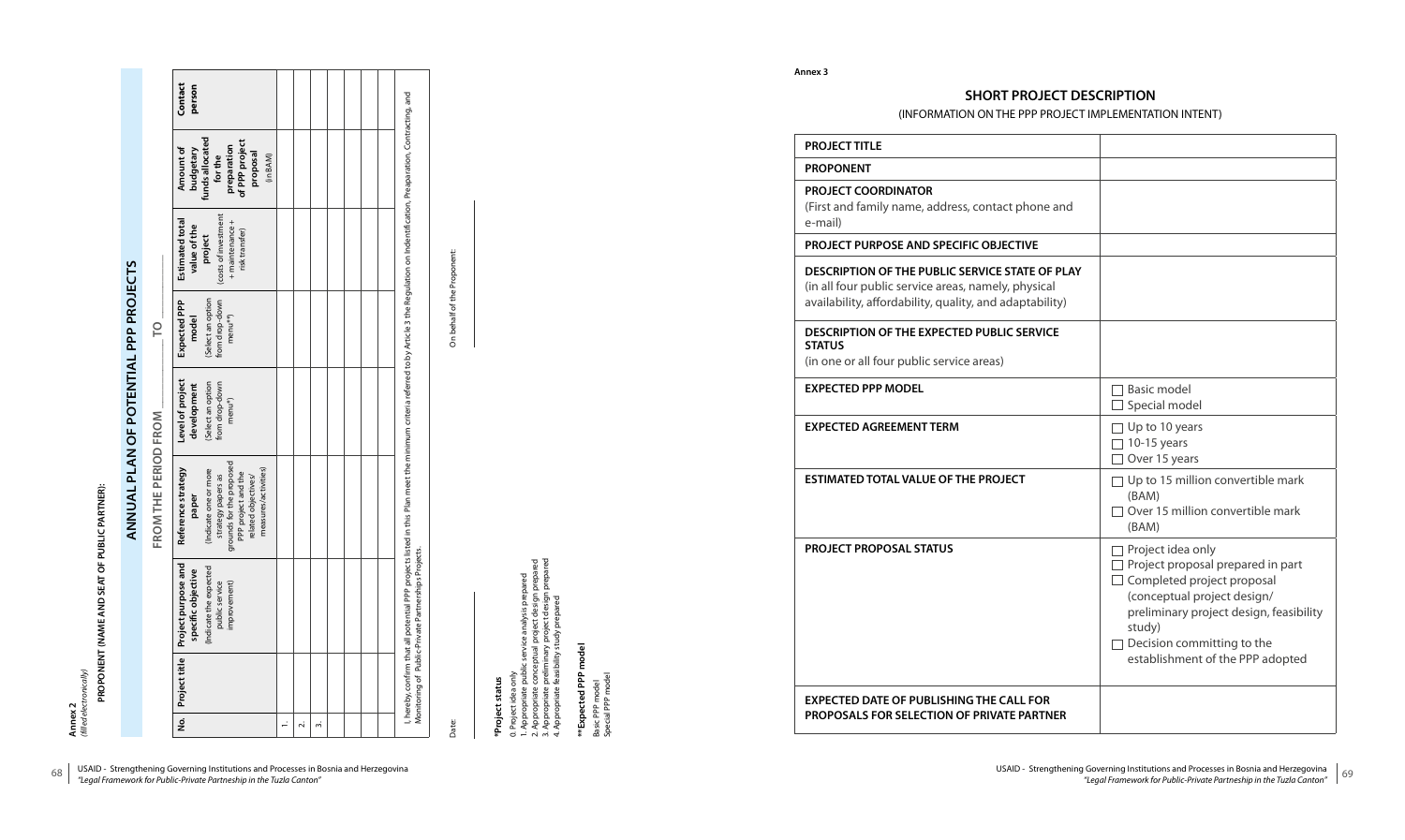**Annex 4**<br>*filled electr (filled electronically)*

|              |                                 |                                          | Deadline for achieving<br>the objective |  |                                       | Deadline for achieving<br>the objective |  |                                                                           | Deadline for achieving<br>the objective |
|--------------|---------------------------------|------------------------------------------|-----------------------------------------|--|---------------------------------------|-----------------------------------------|--|---------------------------------------------------------------------------|-----------------------------------------|
|              |                                 |                                          | Support                                 |  |                                       | Support                                 |  |                                                                           | Support                                 |
|              | <b>WORK PLAN WITH TIMETABLE</b> | STAGE 1: PREPARATION OF PROJECT PROPOSAL | Responsible party                       |  | STAGE 2: SELECTION OF PRIVATE PARTNER | Responsible party                       |  | 3: OVERSIGHT, MONITORING AND REPORTING ON IMPLEMENTATION OF PPP AGREEMENT | Responsible party                       |
|              |                                 |                                          | Description of activities               |  |                                       | Description of activities               |  |                                                                           | Description of activities               |
| PUBLIC BODY: |                                 |                                          | Objective                               |  |                                       | Objective                               |  | <b>STAGE</b>                                                              | Objective                               |
|              |                                 |                                          | غ<br>S                                  |  |                                       | $\frac{\dot{\mathsf{o}}}{\mathsf{z}}$   |  |                                                                           | $\frac{\dot{\mathsf{o}}}{\mathsf{z}}$   |

# **RULEBOOK**

**on Establishing and Keeping the Register of Public-Private Partnership Agreements** 

70 USAID - Strengthening Governing Institutions and Processes in Bosnia and Herzegovina<br>
"Legal Framework for Public-Private Partneship in the Tuzla Canton"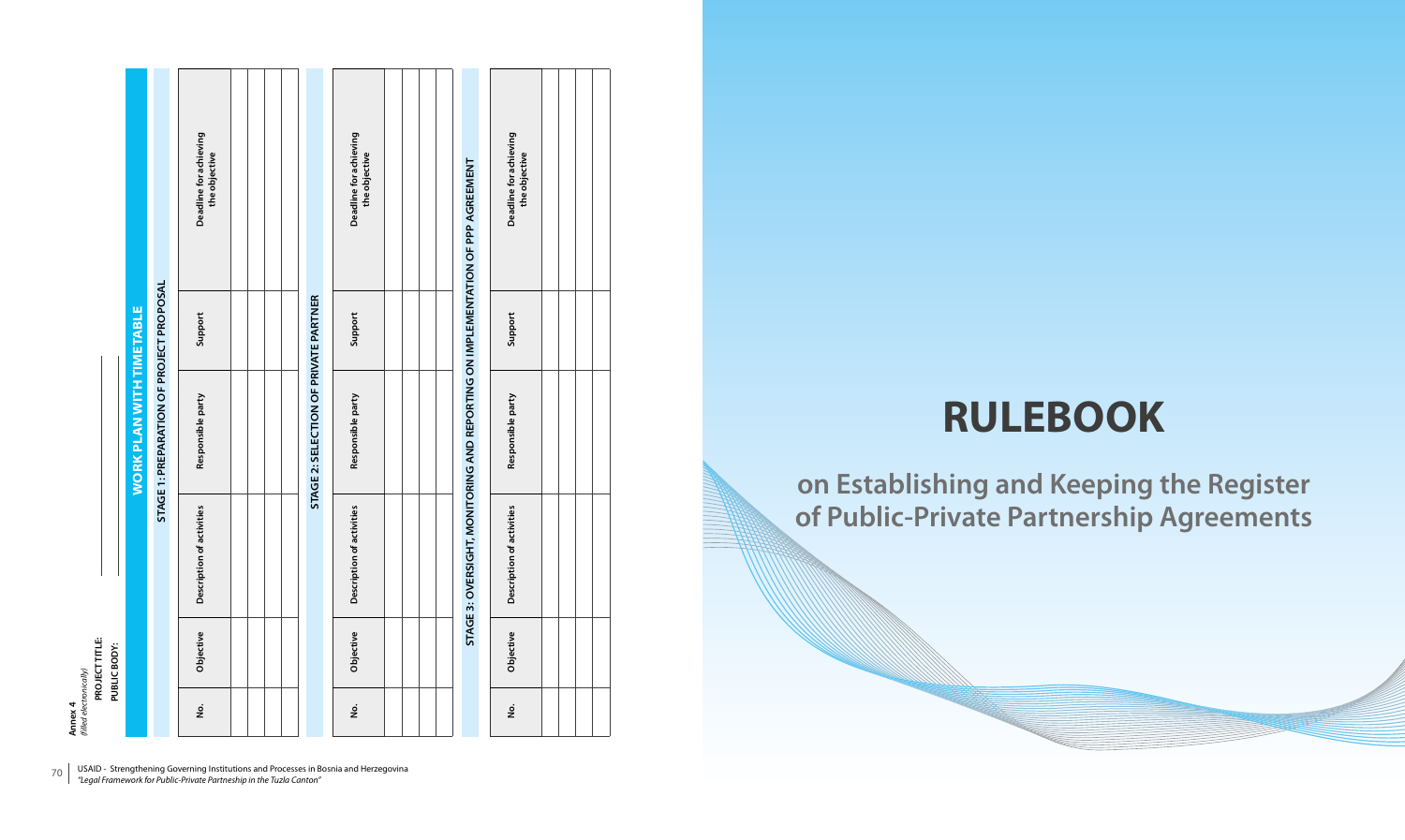(2) The public partner must have a PPP agreement entered into the electronic Register and registered with the Ministry by delivering the verification documents within eight (8) days as of the date of signature of the agreement.

# **Article 5 (Data entry and Register contents)**

- (1) The PPP agreements shall be registered electronically by entering the relevant data into the electronic Register kept and updated by the Ministry.
- (2) The Register shall comprise two (2) parts, one with the data relating to registration of PPP agreements and the other with the data concerning changes to the original entries.
- (3) The data used to register a PPP agreement or changes to an agreement shall be the data on the public partner, the private partner and on the special purpose vehicle.
- (4) Once all required data have been entered, the public partner shall print from the electronic application the forms containing the data referred to by paragraph (3) of this Article and send the forms, along with the supporting documents, to the Ministry for verification of the entered data.
- (5) Verification of the data entered into the Register shall result in assigning a reference entry identification number for the current year (hereinafter: the ID number) to the PPP agreement, starting with 001/year of registration.
- (6) Verification of the PPP agreements entered into the Register shall be based on completely and correctly filled in Registration Forms and of any changes to the registered agreement based on completely and correctly filled in Forms for Change of Registration.
- (7) The Ministry shall inform the registration subjects that the verification of their agreement has been completed by providing them with the notification of registration and the ID number assigned to the registered PPP agreement, electronically and in writing.

# **Article 6**

# **(Verification documents and deadline for submission)**

- (1) The Registration Forms and the Forms for Change of Registration serving as basis for the verification of the entered data referred to by Article 5 (4) of this Rulebook shall include:
	- a) Form 1: Information on the Agreement;
	- b) Form 2: Information on the public partner;
	- c) Form 3: Information on the private partner; and
	- d) Form 4: Information on the special purpose vehicle.
- (2) In addition to the forms required for verifying the entered data, the public partner shall provide the Ministry with the original PPP agreement, including all annexes and attachments, or with a photocopy of that agreement stamped by the public partner, within fifteen (15) days as of the date of signature of the agreement.
- (3) The forms required to register any change to the original entry shall be accompanied by the original of all amendments to the agreement, including annexes and attachments, or by a photocopy of those amendments stamped by the public partner. The set of documents shall be submitted within fifteen (15) days as of the date of change.

Pursuant to Article 66 of the Law on Organisation of Administrative Bodies in the Federation of Bosnia and Herzegovina ("Federation of BiH Official Gazette", No. 35/05) and Article 25 (2) of the Law on Public-Private Partnerships ("Tuzla Canton Official Gazette," No. 19/17), the Ministry of Economy of Tuzla Canton have passed the

# **R U L E B O O K**

# **ON ESTABLISHING AND KEEPING THE REGISTER OF PUBLIC-PRIVATE PARTNERSHIP AGREEMENTS**

# **I GENERAL PROVISIONS**

# **Article 1**

# **(Subject)**

The Rulebook on Establishing and Keeping the Register of Public-Private Partnership Agreements (hereinafter: the Rulebook) provides for the Register of Public-Private Partnership Agreements (hereinafter: the Register) and, in particular, for the contents and methodology of keeping the Register, subjects of registration, procedure for having public-private partnership agreements (hereinafter: PPP agreements) entered into the Register, content and format of the documentation supporting the registration, entering and storing data, persons with access to the Register, and keeping and protection of the data.

# **II DEFINITION OF THE REGISTER AND THE RESPONSIBLE BODY**

# **Article 2**

# **(Definition of the Register and data entered into the Register)**

The Register shall constitute official record and source of information on all PPP agreements concluded in the Tuzla Canton area, kept in both electronic form and in hard copies.

Data from PPP agreements and other documentation specified under this Rulebook shall be entered into the Register and the Register shall be used to manage the database, ensure availability and protection of the data.

# **Article 3 (Body responsible for keeping the Register)**

The Register shall be kept by the Ministry of Economy of Tuzla Canton (hereinafter: the Ministry).

# **III SUBJECTS OF REGISTRATION, DATA ENTRY AND VERIFICATION DOCUMENTS**

# **Article 4 (Subject of registration)**

(1) The subject of entry into the Register shall be the public partner.